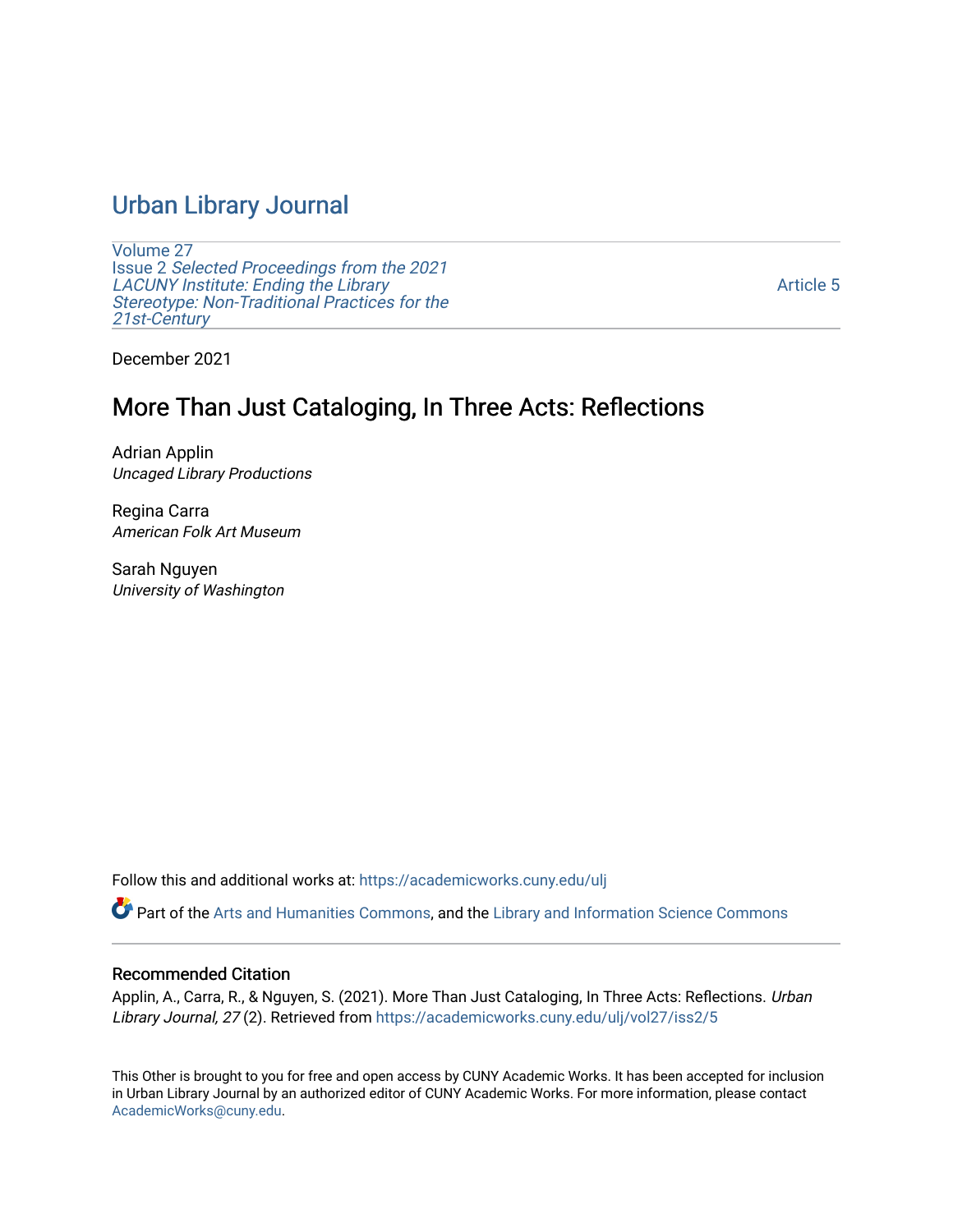# More Than Just Cataloging, In Three Acts: Reflections

by Adrian Applin, Regina Carra, and Sarah Nguyễn

# Abstract

This article contains proceedings from a performance-presentation at the 2021 LACUNY Institute called "More Than Just Cataloging, In Three Acts." It features three performing artist-librarians, showcasing dance, music, and theatre while reflecting on connections between the performing arts and the information professions. Accompanying performance footage shared at the Institute is referenced in this article.

# Keywords

Archives, performing arts, socially engaged arts, oral history, engagement, librarians

# Author Biographies

Adrian Applin is a recent graduate of the University of Washington's MLIS program. He is currently the artist-in-residence for Uncaged Library Productions, a SF Bay Area-based organization that produces collaborative music, theater, film, and data that highlights the struggles and victories of LGBTQ people and people of color.

Regina Carra is the Rapaport Archivist at the American Folk Art Museum. She is also an independent researcher studying the history of libraries, archives, and museums. Her scholarship has been published in *Slavic & East European* Information Resources. She holds a MA in History and a MLS from Queens College—CUNY.

Sarah Nguyễn researches information disorder about science communication and non-English diasporic sociotechnical contexts, information infrastructures around crises, and mixed research methods. Previously, they contributed to programs advocating for openness of information, dance preservation, and the preservation of at-risk media. She is a PhD student at the University of Washington Information School, and a movement practitioner with experience in performance, choreography, and improvisation.

# Introduction

Librarians can be activators of collections, facilitators of creative expression, and catalysts for social change. At the 2021 LACUNY Institute, the authors endeavored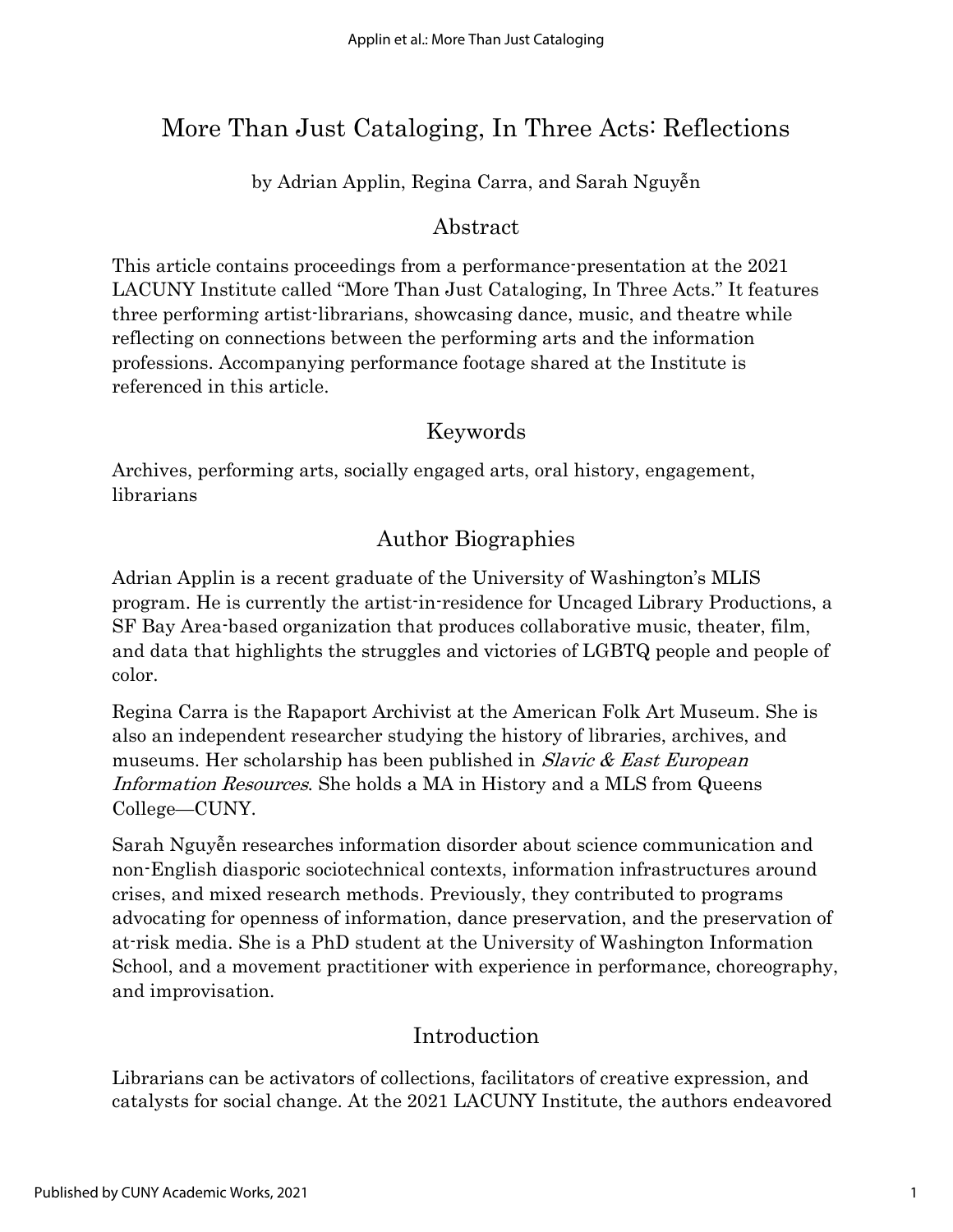to prove this point by performing rather than talking, in keeping with the theme of the conference "Ending the Library Stereotype." This article follows a similar format to that presentation and provides references and links to the performance footage shared during the Institute under the heading "Supplementary Materials and Performance Videos" at the end of this article. This article is divided into three "acts," each featuring the perspective and voice of an information professional working at the intersection of librarianship and the performing arts. In Act 1 "It Happens: Creating as a Librarian," Regina Carra writes about her collaboration with Sarah Nguyễn to activate oral history through performance and reflects on how her creative work supports her career as an archivist. Act Two "Activating the Space Through Performance," features Nguyễn's account of her work to facilitate collaboration between information professionals and community artists to creatively activate under-utilized library spaces. In the last act, Act Three "Octavia of the Earth" Adrian Applin describes his work with Uncaged Library Productions and presents a case where librarians are artists rather than simply information facilitators, highlighting the unique perspectives information professionals bring to creative work and their collaborations within library spaces. Showcasing original dance, music, theatre, and perspective, the authors hope this article will illuminate the potential for reimagining existing library spaces, resources, collections, and communities, particularly to promote the performing arts.

## Act I - It Happens: Creating as a librarian

### By Regina Carra

In 2019, It Happens originated an idea for Sarah Nguyễn and I to perform an archives-inspired dance work at a boat-themed variety show. At the time, we were co-workers at the Mark Morris Dance Group Archives. Long story short, due to a few cancellations—including the boat-themed variety show and, a few months later, a world-wide pandemic—the 2021 virtual LACUNY Institute became our first opportunity to present this piece to an audience. Preparing, presenting, and performing It Happens (through pre-recorded video on Zoom) was a rewarding experience in and of itself. The piece is a dance to spoken word, with the text derived from an oral history given by Gabriel "Gabe" Frank for the American Merchant Marine Oral History Project in 2011. Through the process of creating the piece, I learned about the United States Merchant Marines, the difficult and sometimes dangerous work involved in being a merchant mariner, and Frank's life and legacy. Additionally, this experience helped me reflect on the ways in which being an artist and content creator enhances my professional practice as an archivist.

We were motivated to compose a dance to oral history by the opportunity to explore, enhance, and reimagine Frank's embodied expression through performance. Many scholars, including dance theorist and oral historian Jeff Freidman, have written about oral history as a practice and source comprised of "layers of meaning," which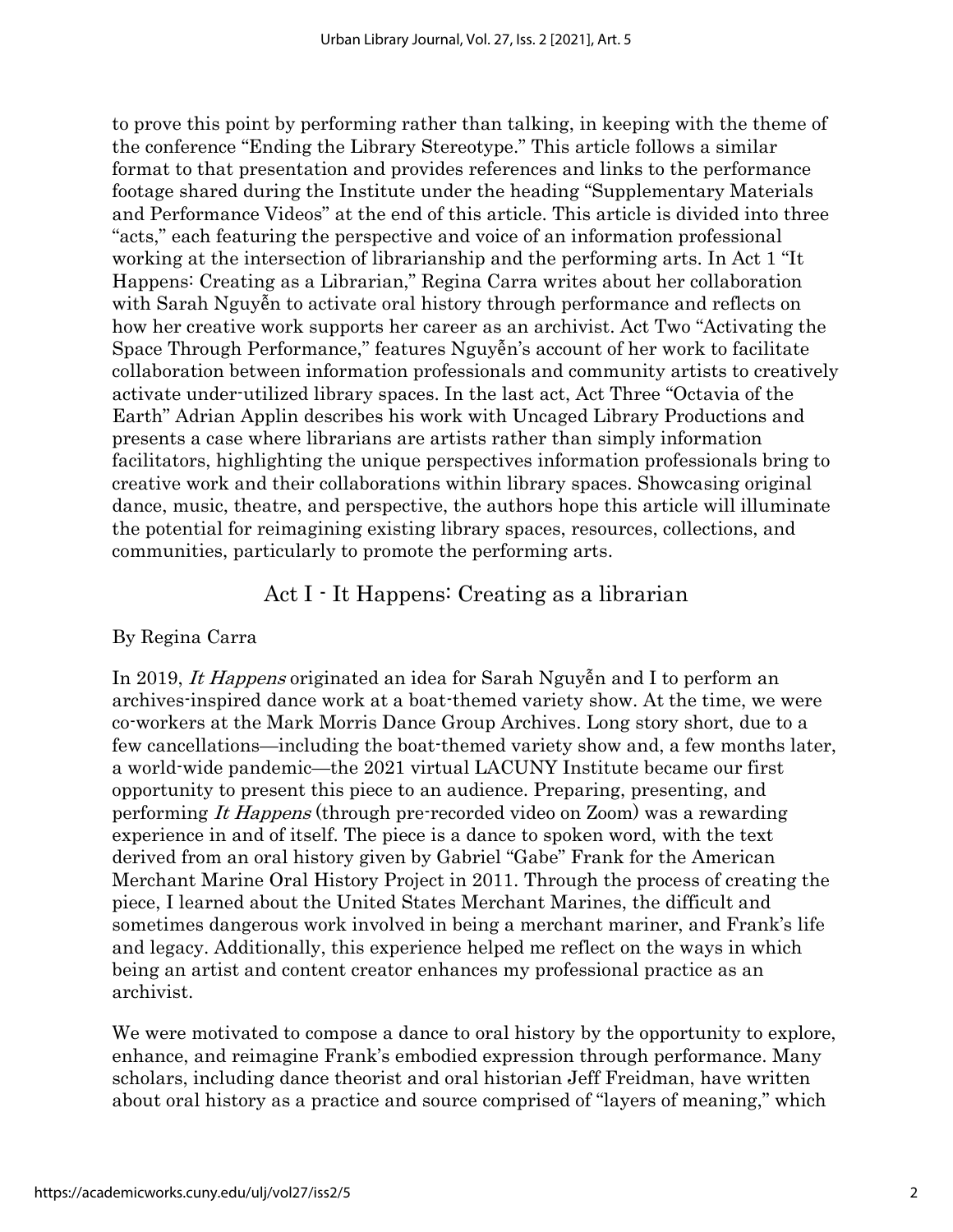include not only the content or text of a narrator's story, but also the expression of their voice and body language within the overall performance of their conversation with the interviewer [\(Friedman, 2014, p. 291\).](https://www.zotero.org/google-docs/?vksI4B) The format of the interview and the method of archival access, however, can flatten or erase these "layers" of evidence, leaving the researcher with only a partial picture of the narrator. For example, an audio-only oral history does not document the appearance of the narrator nor the physical expression they use when telling their story, such as whether someone "talks with their hands" or is visibly stressed when remembering a particularly difficult time in their lives. Furthermore, some researchers only encounter oral history through a text-based transcript, which does not afford the opportunity of hearing the vibration of the vocal cords and the emphasis that the narrator gives to their voice to shape the story they are telling. With this critique in mind, we sought to explore the insights that could be gained from Frank's audio oral history by focusing on the body as a tool for retelling his story.

We started by conducting background research on the Merchant Marines and Frank's life and work. The U.S. Merchant Marine comprises civilian mariners who transport goods and services around the globe. The U.S. Merchant Marine Act of 1936 established training stations for mariners in New York City, and consolidated control over the transportation of foreign commerce as well as soldiers, weapons, and supplies for the benefit of national defense during times of war [\(Mekonen &](https://www.zotero.org/google-docs/?qVgaa4)  [Mekonen, 2018\).](https://www.zotero.org/google-docs/?qVgaa4) During World War II, the Merchant Marine played a critical role in the war effort, ensuring that frontline troops had the resources they needed to succeed. The frontlines, however, came to the Merchant Marines as the Axis Powers recognized that targeting supply lines disrupted the coordination of the Allied war effort. Consequently, the Merchant Marines suffered a casualty rate of over 1 in 26, higher than any branch in the military during World War II. In total, an estimated 8,300 merchant mariners were killed and approximately 12,000 more were wounded [\(Thayer, 2020\).](https://www.zotero.org/google-docs/?MP9z9t) Despite this service and sacrifice, merchant mariners were not afforded the privileges of military veterans. They were not initially included in the 1944 G.I. Bill, which provided health services, financial benefits, educational opportunities to millions of veterans. Starting in 1988, after decades of protest, merchant mariners received Veteran status and were afforded the benefits extended to veterans at the time, however, World War II merchant mariners were not retroactively compensated for the nearly 40 years in which they were denied these benefits by the U.S. government. Their protest for these benefits continues today [\(A](https://www.zotero.org/google-docs/?NsCSJE)merican Merchant Marine Veterans, n.d.).

Gabriel Frank grew up in New York City, where he had a difficult childhood and adolescence living with his younger brother in various foster care and group homes. In 1944, he heard a radio advertisement calling on young men to enlist in the Merchant Marine to support the war effort. Frank, then only sixteen years old, enlisted [\(Thayer, 2020\).](https://www.zotero.org/google-docs/?iQb3X3) The Merchant Marine gave him purpose and direction as a young man and later as an adult. Between 1945-1968, Frank sailed the world as a merchant mariner and, in that time, served his country during two conflicts, World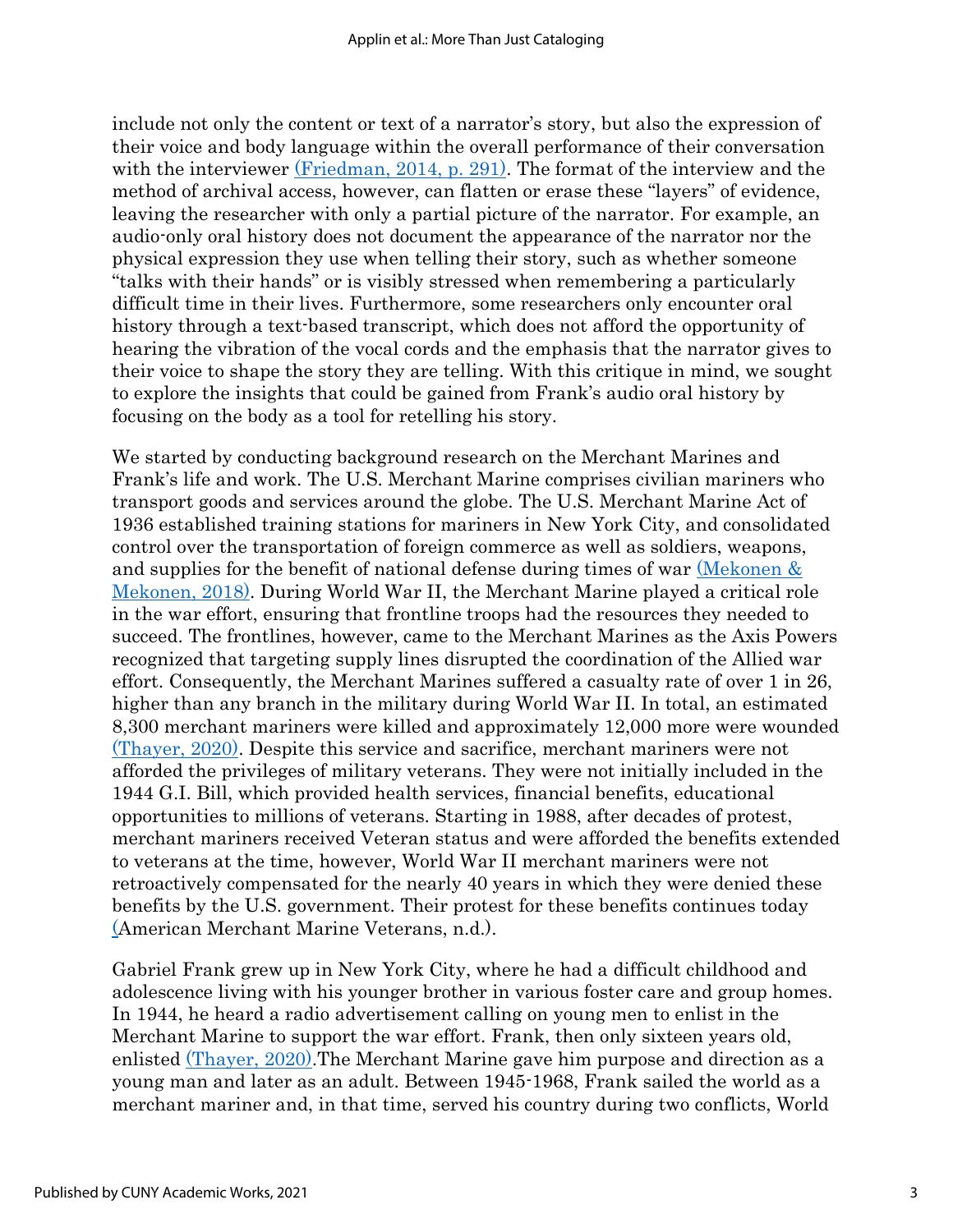War II and the Korean War [\(American Folklife Center, n.d.\).](https://www.zotero.org/google-docs/?hbkGL3) Upon returning to New York, he worked at the Seamen's Church Institute and became a tireless advocate in the cause to achieve proper recognition and compensation for merchant mariners who served in World War II. He passed away in 2020, a very much beloved member of the merchant mariner community. As Johnathan Thayer, the interviewer of Frank's interview, recalled following his death, "He was a scrappy kid from the Lower East Side, a sailor in times of war and peace, an unstoppable advocate for merchant mariners, and my friend since the moment we met" *(Thayer,* [2020\).](https://www.zotero.org/google-docs/?xK6vjL)

It Happens features a unique and strikingly poetic section of Frank's interview. It is one of the few instances in Frank's interview in which he discusses hijinks on board the ship. The clip begins with Frank sharing his belief that the Merchant Marines was "the best life I had," followed by several short stories featuring extraordinarily harrowing, near-death experiences for Frank and his fellow seamen. Frank punctuates each of these stories, though, with the refrain "things happen." The result is a very rhythmic recollection, rolling in similar motion to the waves that Frank would have experienced on the open ocean. The listener is rocked back and forth between Frank's memory of events and his perspective that these experiences are just part of the life of a merchant mariner.

For the piece, Sarah and I decided to make Frank's narrative motion the quality we would replicate from his oral history rather than try to imitate Frank's voice, movement, and physical presence. I recorded the audio first after transcribing the words and editing the chosen section of Frank's oral history into a succinct five minutes' worth of text. As I was reciting Frank's words, I did not try to mimic his voice, but rather adopt his emphasis and style into my own performance. Like Frank, I was more animated as I was reciting his stories, and softer in my tone in the more reflective refrain. Likewise, Sarah used dance and video editing to choreograph Frank's oral history and represent his story-telling motion. Using a stony, Seattle-area beach as her backdrop (an homage to the sea), Sarah represented Frank's memories of dangerous adventures as a young merchant marine through dance and his "things happen" reflections as an older man with her feet walking on the beach. In time with my recitation of Frank's story, she spliced her dance footage with her walking footage to create It Happens.

The results of this project extend beyond the *It Happens* video, now archived and publicly available on the Internet Archive. I believe the process of creating the piece helped Sarah and I focus on Frank's oral history more intently and communicate his story through dance performance. While our focus on the body did not necessarily yield new insights on Frank as a person, the work involved in researching, listening, relistening, and thinking about our artistic expression led us to recognize the uniqueness of Frank's life experience and presence as distinct from our own. As an archivist, it reminded me of the power of archives to create connections and promote empathy between people. To be sure, I know this power and have seen it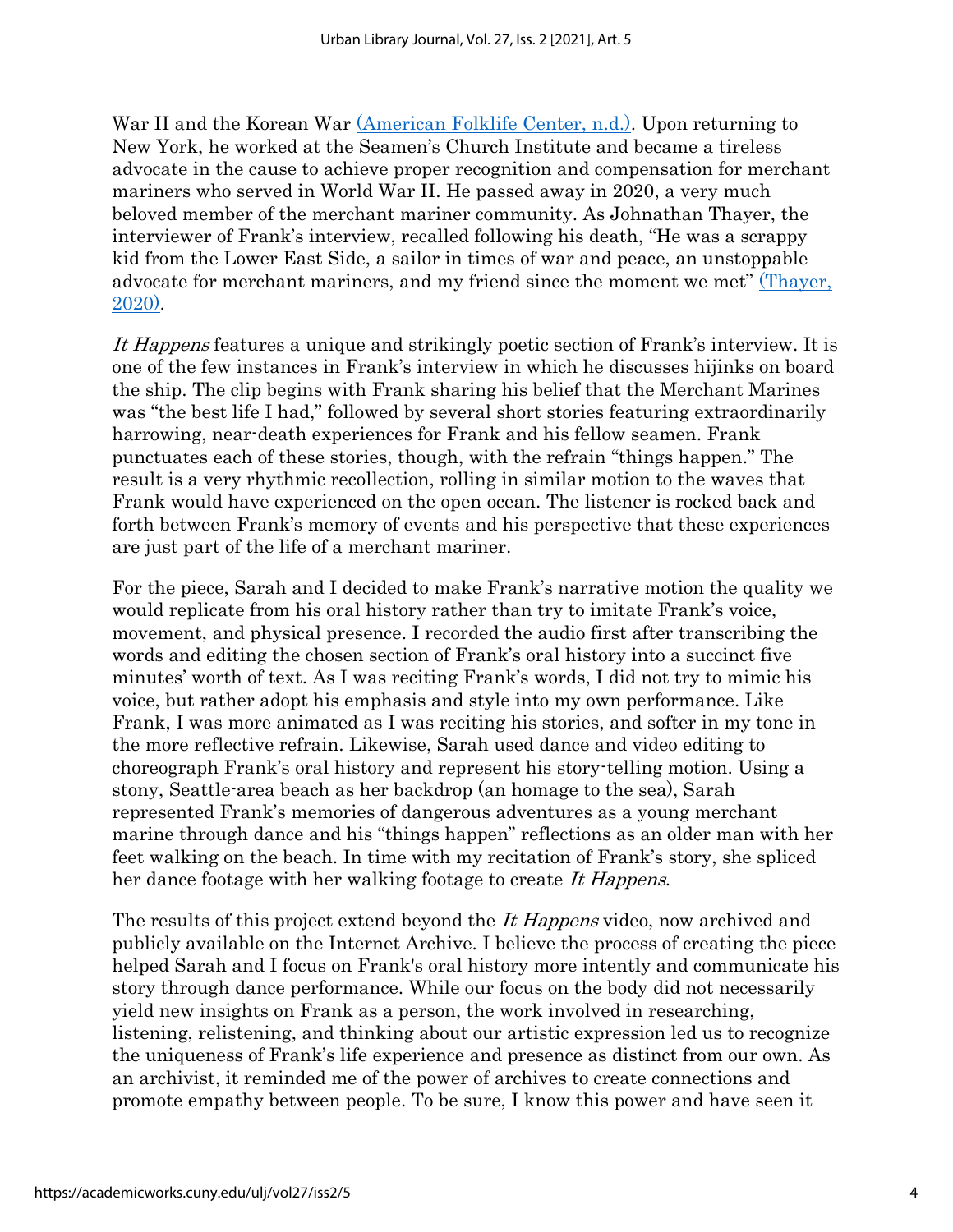firsthand, but, I admit, it is easy to take this quality for granted when dealing with the daily work of managing archives.

Information professionals should support and encourage each other in their creative pursuits and hobbies because, not only do they contribute to our mental, physical, and spiritual health [\(Spencer, 2013\),](https://www.zotero.org/google-docs/?ebDf5j) they influence how we interact with researchers and construct the programs that go on in our spaces, as both Sarah and Adrian will discuss below. I write this with some reservation, because I do not think it is healthy for someone to view every activity they do through the lens of work and career. In fact, librarians and archivists are often stereotyped as being excessively devoted to their work and to the sanctity of the library as an institution. Considering Fobazi Ettarh's scholarship on the prevalence of this obedience and "vocational awe" in librarianship, one could argue that information professionals help to perpetuate this stereotype [\(Ettarh,](https://www.zotero.org/google-docs/?PwXxOH) 2018). Still, I think it is important to use our creative pursuits in a constructive and empowering way that helps us recognize the skills that make each of us unique, creative, and valuable information professionals.

## Act II - Activating the Space Through Performance

### By Sarah Nguyễn

In Act II, I recount an evening-length event as an example of reimagining physical library and archives spaces as hosts to creating and presenting artistic endeavors. As former and current practicing performers, we, the authors, have faced barriersto-entry when engaging our artistic practices with historical and cultural institutional spaces, but now, as practicing librarians and archivists, we have come to realize that there is a lack of discourse around this barrier-to-entry in engaging with these public-serving community spaces and collections. In this section, I will review programming for an evening art exhibition and performance, titled *Don't* Ask My Age of Aquarius. I situate the series of events in relation to select relevant literature that provide specific examples of how librarians and archivists can realistically play a role in engaging with community artists and lower this "walledgarden" to create space and time for, with, and by community creators, producers, and creatives.

Administrative and technical event logistics

Don't Ask My Age of Aquarius was an opening reception held on January 31, 2019, consisting of a curated collection of multimedia visual art pieces and an eveninglength performance of music and dance, hosted at the Metropolitan New York Library Council (Metro) space in Hell's Kitchen, New York City. I curated and produced this event in response to my time working, collaborating, and engaging with Metro's member community. I was motivated to make use of the potential in Metro's physical office, conference, laboratory, and kitchen spaces in conjunction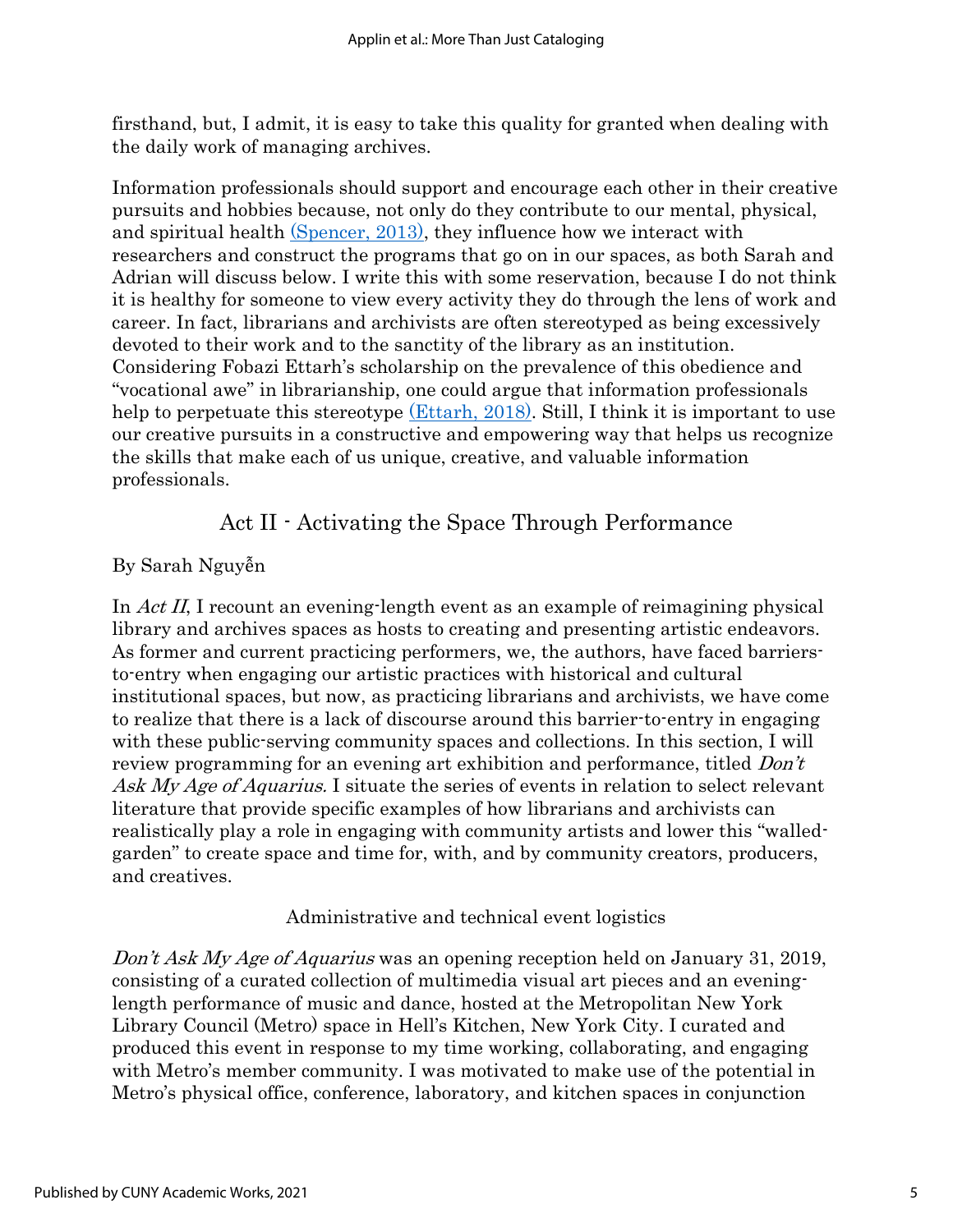with membership communities' vibrancy and appreciation for arts, culture, and exchange. This particular event was inspired by the likes of New York Public Library for the Performing Arts, Dorothy and Lewis B. Cullman Center's Bruno Walter Auditorium and Amsterdam room, as a prime example of formalized spaces and programming that dedicates the presentation of the library's collections to be embodied and performed for public enjoyment.

The physical space and bandwidth to run consistent arts and culture programming is expensive in monetary and human labor bandwidth. Don't Ask My Age of Aquarius (hereafter referred to as Aquarius) was an experiment in designing and prototyping a different type of community-centered event—as evidence of smallscale programming that advocates for collaborations between artists and information professionals. Glassman, et al (2017) discusses engagement between the university's art department and students as a space of experiential learning and fine arts pedagogical space in a chapter within The Handbook of Art and Design Librarianship, but as they mention, their program is limited to two-dimensional works and the engagement only considers people who are already engaged with the art domain. We are interested in activating alternative spaces, particularly library spaces, through performance, allowing performers of all kinds to reach new audiences.

In this case, the majority of the planning happened between the artists and me. Fortunately, I met all of the artists through my work at the public and private library and archival institutions while I was finishing my MLIS. I will review the artistic roster in the following sections. Once the line-up was settled, I began the outreach campaign and worked with Metro administrative staff to design the space. Since this was a pilot event, outreach was done through mostly grassroots efforts. First, I created an image-centric flier with basic event information: title of event, date, start times, URL to RSVP, name of featured artists and address of Metro's location. See Figure 1 for the flier image. The image used in the flier was my attempt to provide an imagery of movement, flow, nature, and reflection. These are qualities that I intentionally wanted to bring into the Metro, library, and archives space to convey that this event would be inviting and artistic despite being located in an office setting.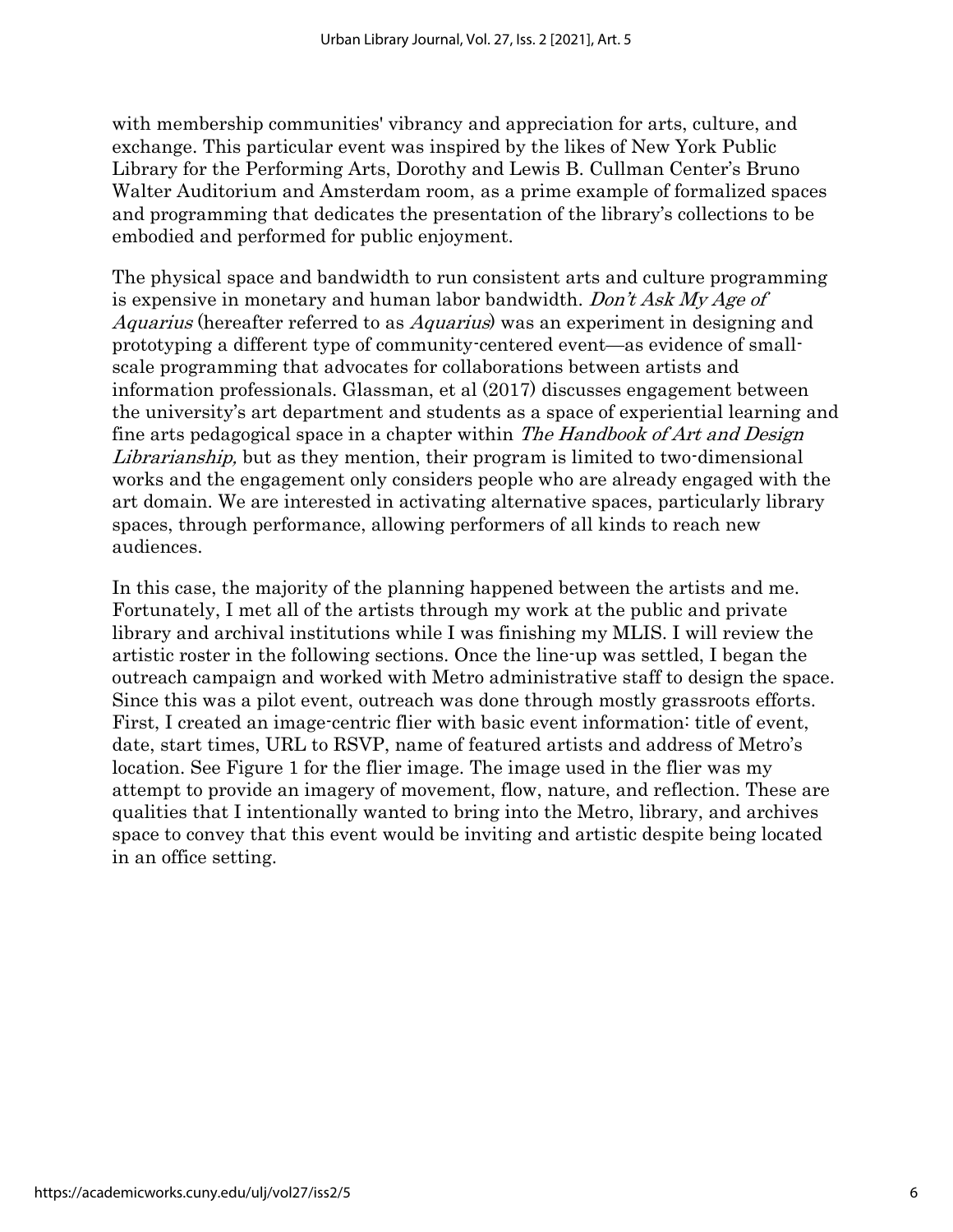

Figure 1. Image of the event flier that was distributed during outreach.

This flier was distributed through email, social media, and word of mouth from myself, the artists, and Metro's monthly email newsletter. The one external listserv that promoted the event to the wider general public was an event listing resource specific to "independent art, weird events, strange happenings, unique parties, and senseless culture in New York City," known as Nonsense NYC. As a pilot event, I expected to have the audience include no more than 35 people in order to hold a certain level of control (i.e., manageable foot traffic, noise levels, intimate social engagements, and cleanliness of space). This was crucial since Metro was still an active digital preservation media lab with delicate and rare digitization equipment that I wanted to display during the event but not get tampered with by visitors.

The audience included a diversity of New York City locals, not exclusive to librarians and archivists. While one goal was to engage with practicing librarians and archivists to inspire similar events in their own institutions, I am also interested in engaging with people outside of the information profession. This is an effort to debunk the myth of the stereotypical librarian and archivist, and reimagine the spaces that information professionals are usually associated with. By hosting an event open to artists and art appreciators, I envisioned this event could open up the general public's perception of how they can engage with libraries and archives, from the physical space, to the available resources, to the people and community within. Such as community support in arts and culture as seen through the pilot funding approach. Admission to the event was donation-based and all proceeds were distributed among the seven artists (see Figure 2).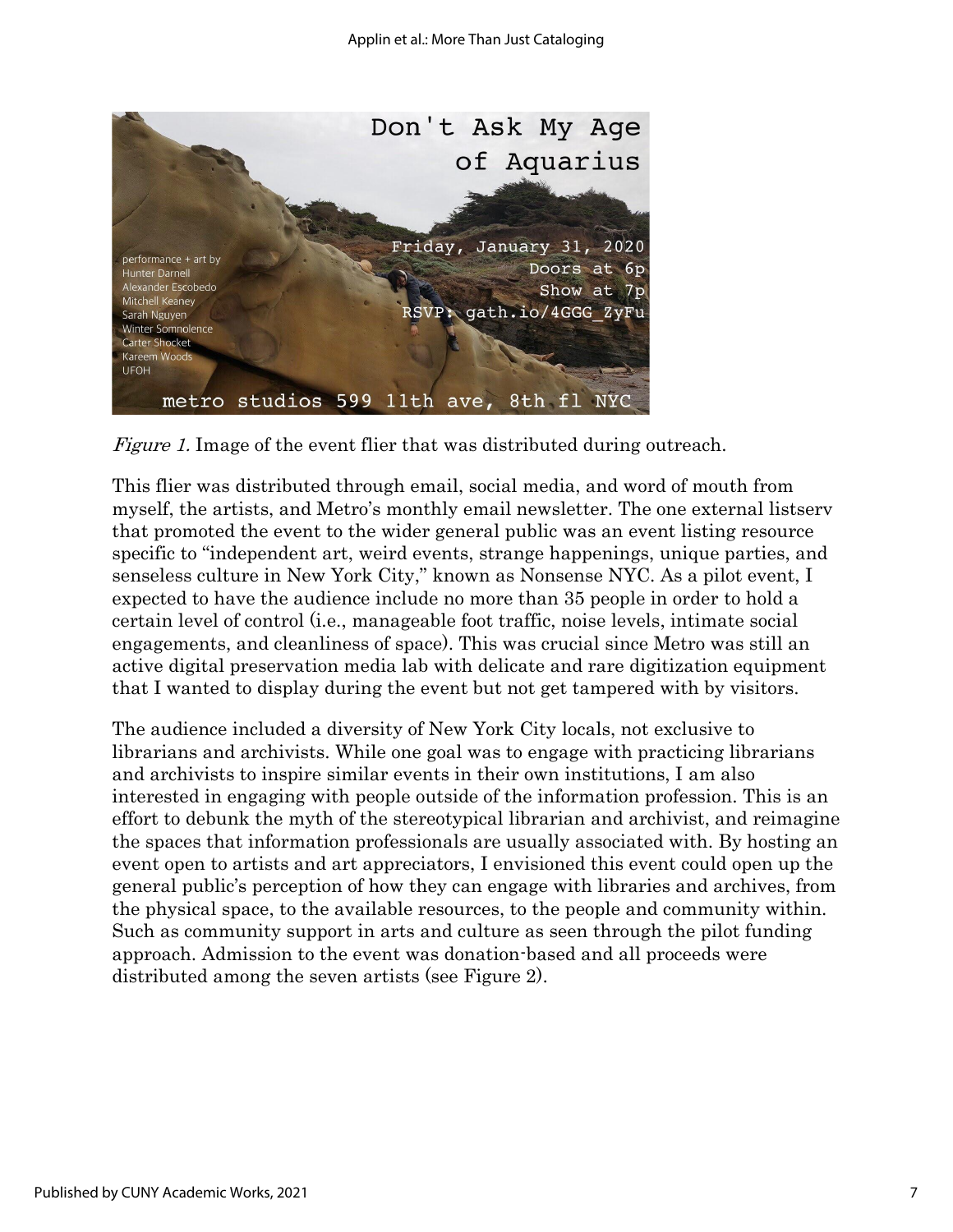

Figure 2. Donation jar was placed near the entrance where visitors were greeted for coat check and further information of the space. Here is the simple flier, signage, and donation jar.

During the marketing and outreach campaign, I collaborated with Metro staff to design the layout of the space in preparation for artwork gazing and audience socializing flow. We considered three major areas: the main conference meeting room, the kitchen, and the digital preservation area/blank wall. We intentionally closed off the open office desk area and smaller conference rooms with coat hanging racks to prevent visitors from wandering into those areas. See Figure 3 for photos of the performance and visual art spaces.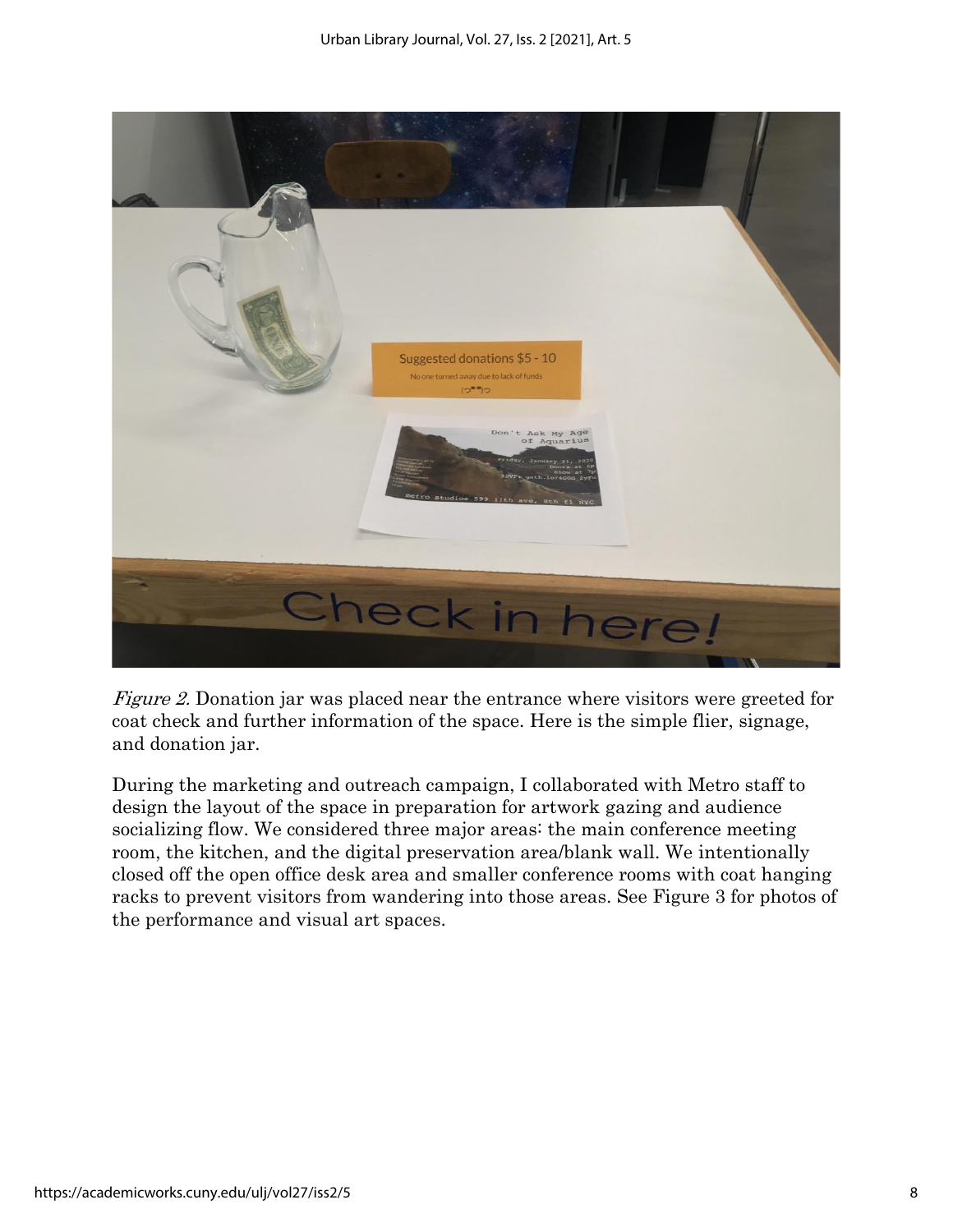

Figure 3. A collage of Metro's studio in 2019 - early 2020. While this space is no longer available, we rearranged seating for a traditional proscenium audienceperformance view and used the blank wall for hanging and projecting visual art pieces.

This form of programming with cultural institutions is not a novel idea, but we believe it is important to continue to highlight the range of possibilities that diversify the ways which visitors, guests, community members can engage with the spaces and collections that librarians and archivists manage. With the logistics of the space and communication set up, I will review through the engagements, relationships, and creative works with the artists in the following section.

#### Art exhibition and live performances

My intentions with *Aquarius* were to provide space and support for traditionally marginalized artists in a setting full of information, resources, and excitement to engage the community with these assets—libraries, archives, and cultural heritage institutions. This was inspired by Carbone's (2016) research and collaborations artists-in-residence with City of Portland Archives and Records Center and is a key example of the impactful ways archival records can "evoke bodily shifts – corporeal, emotional or cognitive reactions (sensations, feelings, thoughts) in those that engage with them – reactions (effects)." She details the programming of providing artists-in-residence the accessibilities of library and archives resources and the importance of "creat[ing] new spaces for meaning-making[...] and in doing so generates new sociabilities and possibilities between the past, present and future" [\(Carbone, 2017\).](https://www.zotero.org/google-docs/?YbaIji) For Aquarius, I recruited three visual artists, three dancers, and two musicians, a total of eight early-career artists living and working in the New York City tri-state area. This non-traditional exhibition and performance space was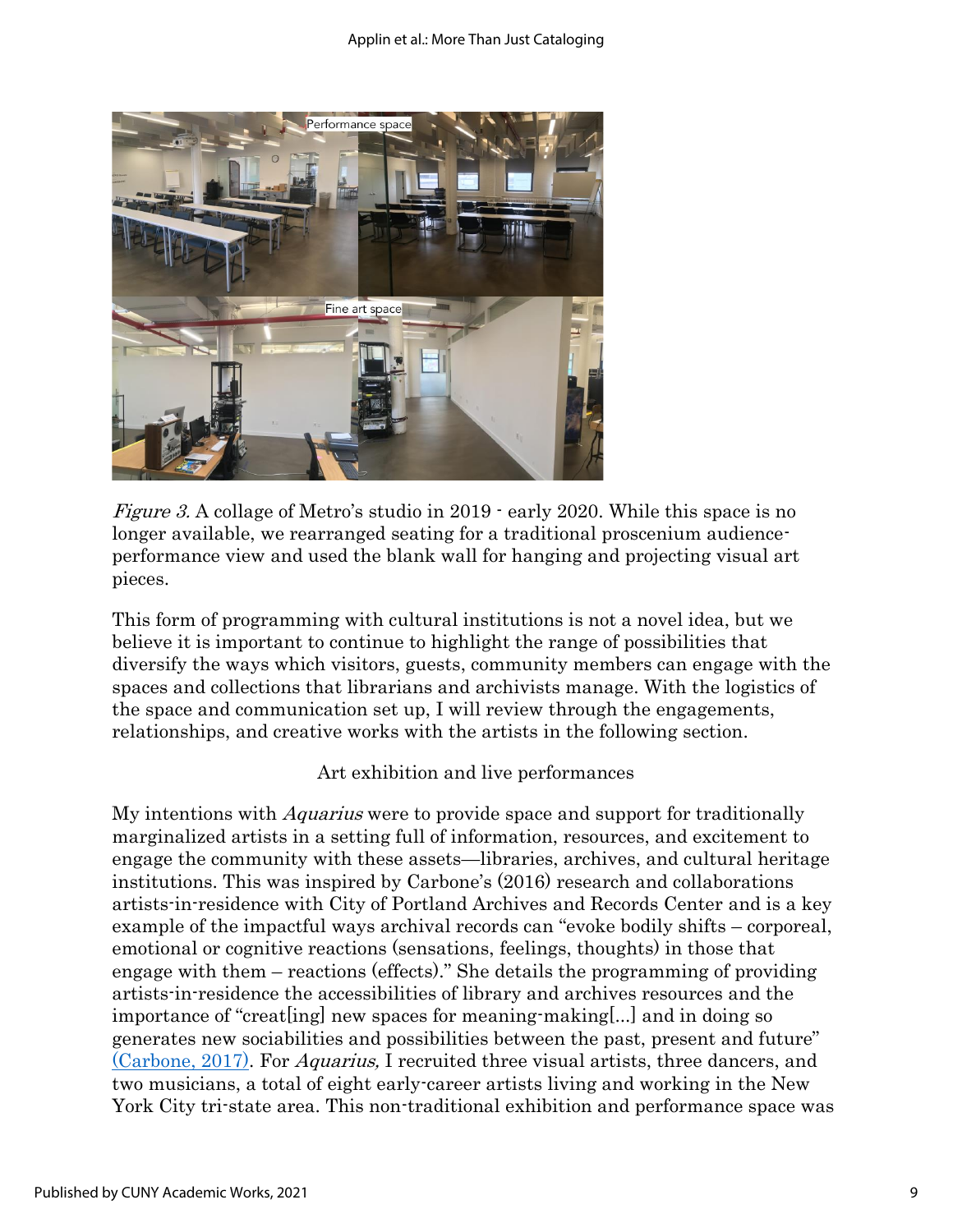meant to represent a low-pressure commitment to experimenting and sharing their works but in an environment that administratively supports and evokes the caliber of, capital A, art seen in Metro's membership organizations, such as Museum of Modern Art, New York Public Library, Pratt Institute, and many more.

As I collaborated with each artist in preparation for the event, I walked them through the protocols that they could expect if they were to have their own works included in a library or archives collection. Each artist was offered time with the space, prior to the day of the event, as well as promised still and/or moving image footage of their piece(s). The image documentation required that each artist sign a release form that provided Metro with full access to use the imagery for their own promotional purposes, as well as the artists to use the imagery at their discretion. The agreement also required that all parties were required to credit the generous, volunteer photographer.

Each visual artist was given wall space to display their works, and two weeks to install their works on the wall. One of the artists, Alex Escobedo, opted for a series of framed paintings which required minimal time to install onto their portion of the wall. The second artist, Carter Shocket, shared a series of watercolors, a poem, and a chart, which similarly did not require much installation time but there was more attention paid to the technology and placement of the delicate and unframed pieces. The third artist, Winter Somnolence, created an intermedia piece that consisted of visual projections, poetry text, cotton, framed images, and sand—this required two 3-hour sessions to install the work onto their section of the wall. Next to each work was a small label pasted to the wall with metadata of the artist name, year the piece was created, title of piece, and materials used. See Figure 4 for a sample of the visual art pieces.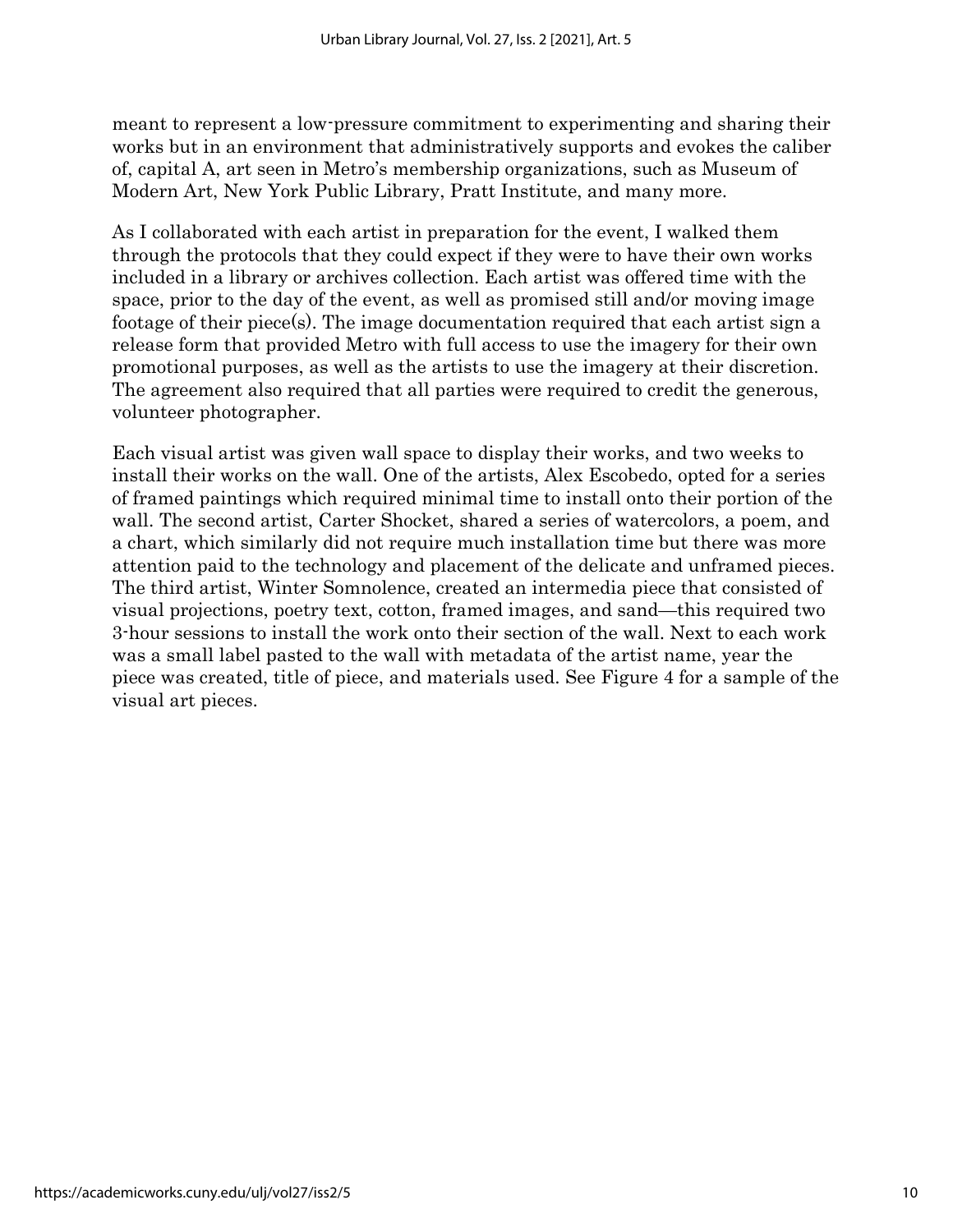

Figure 4. Three artworks by three different artists were displayed on the blank white wall of Metro's digital preservation space. Upper left is by Shocket, upper right is by Escobedo, and bottom middle is by Somnolence. Photography by Hannah Long.

The artists were educated about Metro as an organization and how the space was traditionally used. This lesson was meant to inspire the artists to contribute their creations that resonated with their reactions to the library and archival contexts. Escobedo's series of six paintings of pastel on paper is titled "Floods", originating from an ongoing series of dreams and memories. Shocket's piece included four watercolor paintings of graphs and two handwritten ink on paper documents. This is titled "Drain Log" as a form of memory work to document his experience post-top surgery. Somnolence's piece is titled "on break ups, memory, archives, data, and a burning question", using mixed media and projection mapping.

Part two of the event consisted of dancers and musicians. The artists were given a pre-scheduled one-hour rehearsal time in the performance space prior to the event date and measurements of the space. They were required to submit their audio file prior to the event for sound check. Musicians were given technical specifications of the sound board to ensure their own instruments were compatible with Metro's audio set up. The dancers, myself, Hunter Darnell, and Kareem Woods, used this space to perform work-in-progress pieces. See Figure 5 for still images from each dance.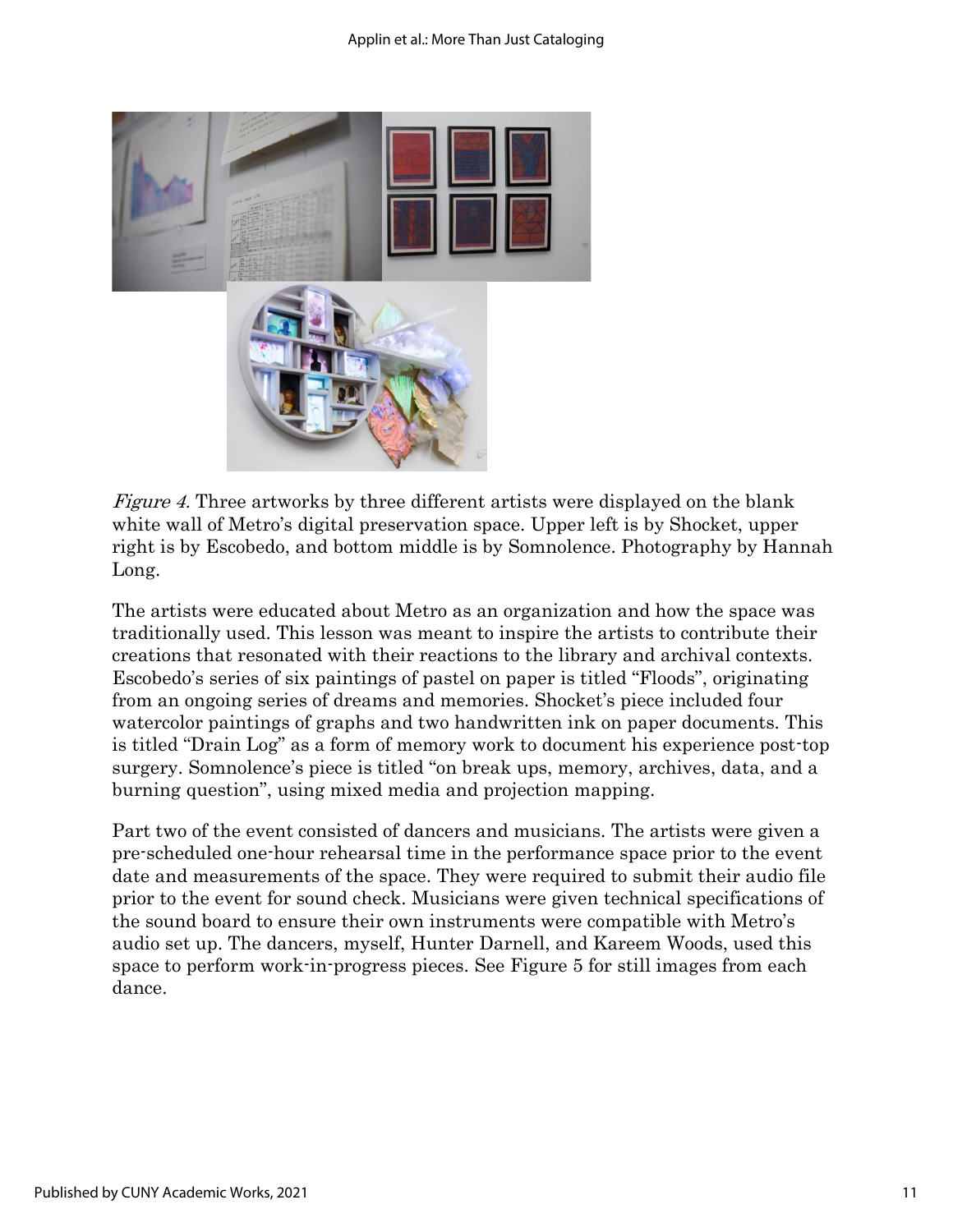

*Figure 5.* Still images from each dance performance. Dancers from left to right: Nguyễn, Darnell, and Woods. Photography by Hannah Long.

The first piece was created in collaboration between myself and musician Mitchell Keaney (see Figure 5), titled "a conversation to get comfortable", which we both improvised under the prompt of minimal movements and sounds that built up to a groove beat by the end of 20 minutes (see Supplementary Materials for full video). This was a novel exploration for myself as I incorporated contemporary and hip-hop styles into one piece. Darnell was second and performed their contemporary solo work titled, "We Always Stray," visiting themes of gender identity and familial ties throughout improvisation movement to one instrumental music track. Woods was the third performer, who created his own mix of four different songs into one contemporary hip hop piece titled, "Virulent Virgo." He experimented his hip hop movement style with rock music throughout his choreography. The last performer was DJ UFOH (see Figure 6), who mixed groove music throughout the event, encouraging good mood vibes as people mingled, enjoyed the art pieces, and learned about Metro and its member organization.



Figure 6. Still images of (from left to right) DJ UFOH, and musician Mitchell Keaney. Photography by Hannah Long.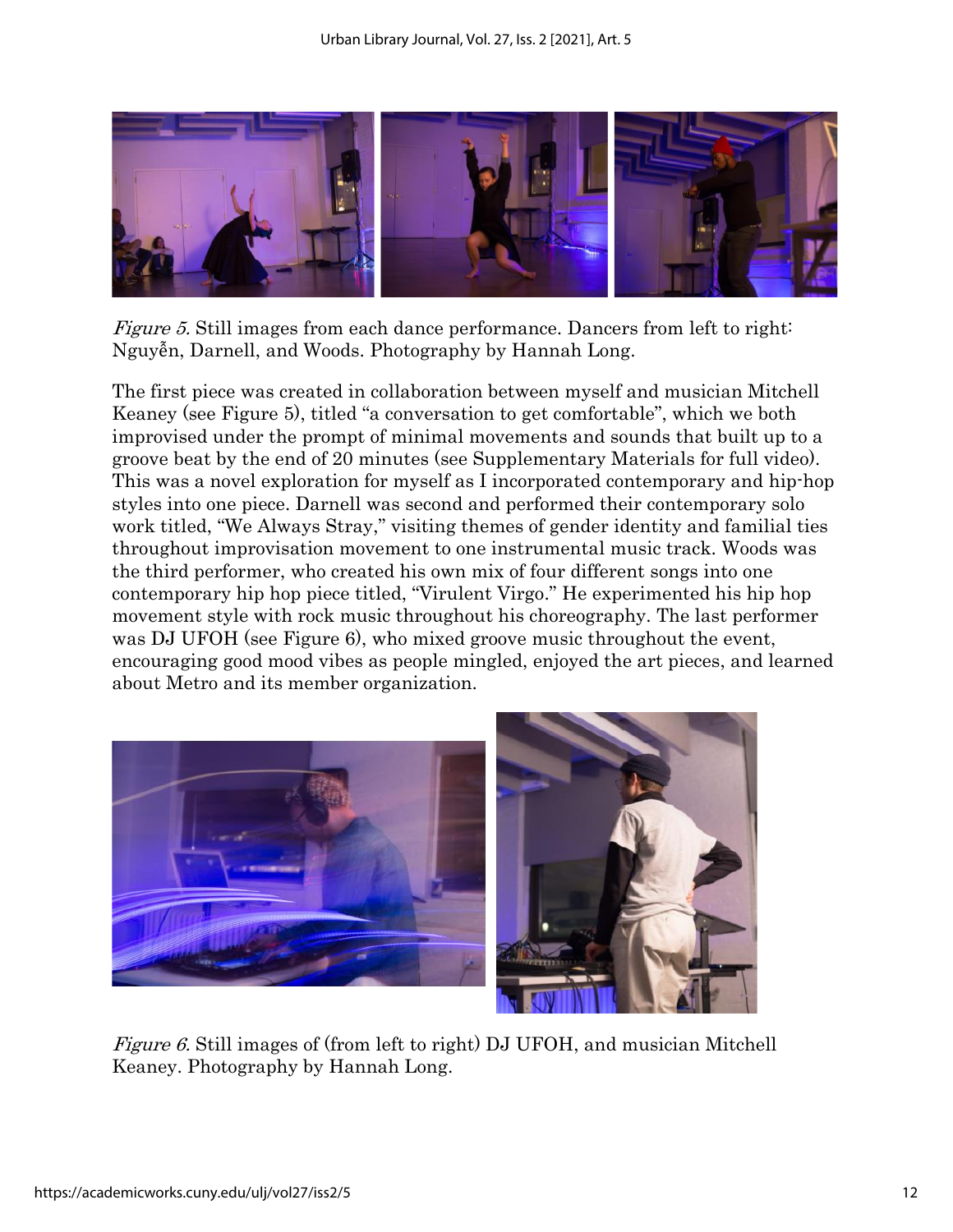These experimental pieces that brought up themes of intimacy, vulnerability, identity, and cross-cultural mixes were encouraged as we reimagine the third space, our libraries and archives, as resources to be activated for, by, and with community creatives. The accessibility for artists to test new material can address our need to incorporate empathy and embodiment to our daily lives and pedagogical practice. This is particularly important as I intentionally selected artists who identify with communities who have been traditionally marginalized, whether that is from race, gender, class, sex, etc.

#### Reimagining the future of space

The success from the event was clear from the headcount of more than 60 audience members and donations enough to compensate each artist enough for almost eleven MTA subway rides (as of 2021, NYC subway rides are \$2.75 for most riders). With that, I began to strategize with Metro staff to organize ongoing programming, such as artist residencies or monthly salons, to continue the momentum of recreating Metro's space to be open and supportive for a community of marginalized identities through performances, exhibits, demonstrations, cultural gatherings, etc. Besides the obvious benefits for artists and community members (e.g., space and time to create their own work, support to understand library and archives resources like digital preservation, representation in a safe and open space), there were also potential positive benefits to expand Metro's membership and community outreach, as well (e.g., resources for librarians/archivists to provide stable community initiatives, personal archiving workflows, inspiration from artists' marginalized stories, etc.). The COVID-19 pandemic prevented any further movement on the residencies, and we are aware that this can be seen to be a hurdle given the many hats that librarians and archivists already wear, but there is still potential in other future spaces and within new communities.

In Act II, we presented a partnership with the Metropolitan New York Library Council and their resources to provide a low barrier to entry for community artists and spectators—thus a performance and visual art exhibition and motivation was born.

### Act III - Octavia of the Earth

By Adrian Applin

*Octavia of Earth* and Uncaged Library Productions: Archives and the librarian-asartist

*Octavia of Earth* is a biographical musical about the life of sci-fi writer and "mother" of Afrofuturism'' Octavia E. Butler. It is the flagship program of Uncaged Library Productions, (ULP) an Oakland, CA based organization that produces collaborative music, theater, film, and data projects, with a particular focus on lifting up the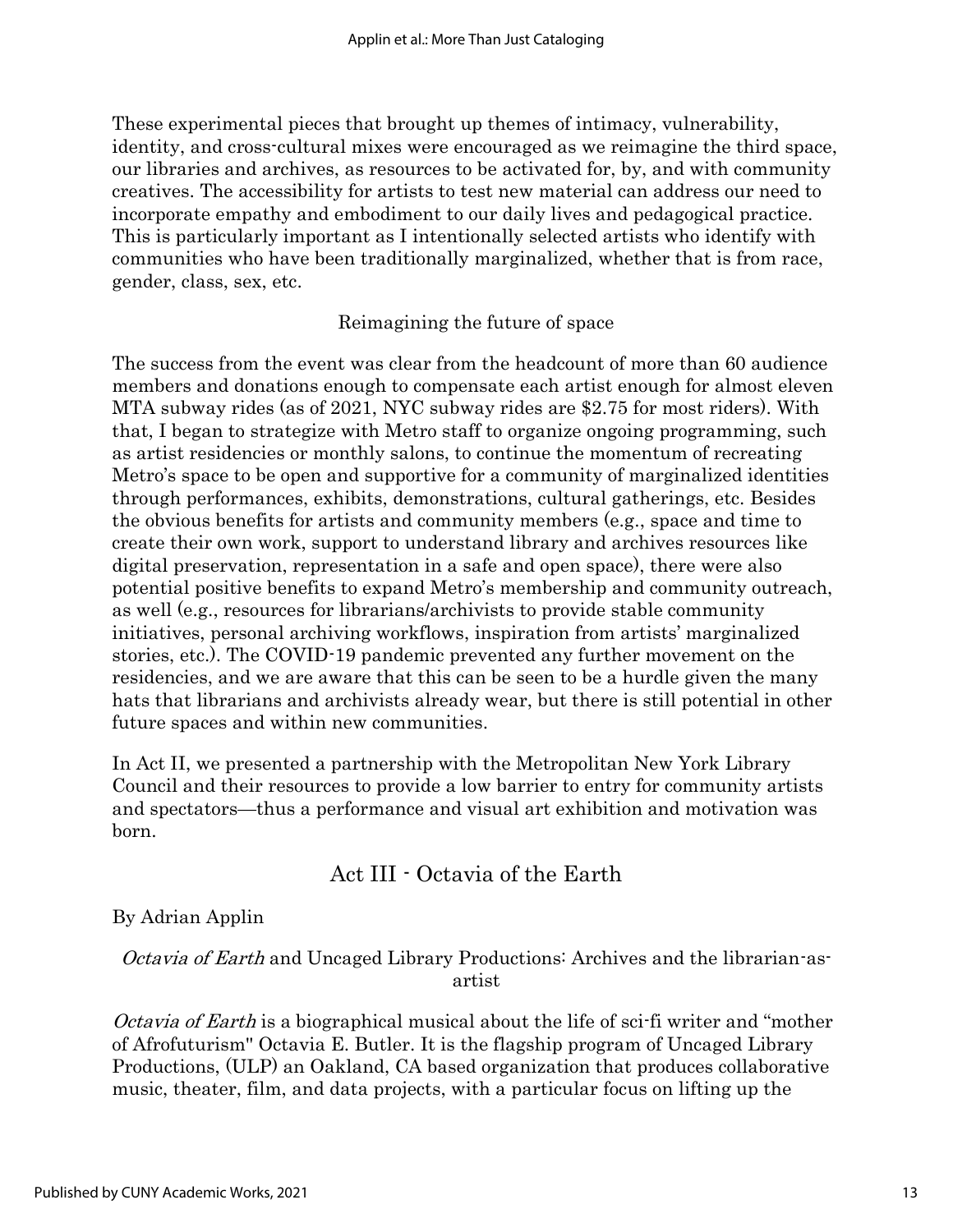voices of queer people, people of color, and other marginalized groups. There has been a renewed interest in Butler's work after the 2016 Presidential election, with numerous articles being written in publications like the New Yorker [\(Aguirre, 2017\)](https://www.zotero.org/google-docs/?PE3RGs) and the New York Times [\(Kearse, 2021\).](https://www.zotero.org/google-docs/?qutMEN) In her Parable series (published in the late 1990s), Butler writes about the rise of an authoritarian demagogue who uses the slogan "make America great again" [\(Butler, 1998,](https://www.zotero.org/google-docs/?vVWq3S) pg. 24). In 2020, Butler made the New York Times Best Sellers' List for the first time [\(George, 2021\).](https://www.zotero.org/google-docs/?ikDlCM) Though there have been no television or film adaptations of Butler's work to date, in just the past few years work has begun on six major studio projects [\(Schaub, 2021\)](https://www.zotero.org/google-docs/?6uyF3c). Butler's prescience about the political, economic, social, environmental struggles of our times has caused her work to resonate with many people. But while there is much discussion of her work, not as much is known about her as a person. Octavia of Earth was created to show her more human side.

I first got involved with the production back in 2017 when I was tapped to sing the lead role of Octavia Butler on studio recordings of the first few songs written for the show. Since then, my work on *Octavia of Earth* led to me becoming a board member and the artist-in-residence for ULP. Octavia of Earth and ULP show how librarians, archivists, and other information professionals are not just facilitators of creativity, but can also be practitioners whose work is informed by their connection to Library Science. *Octavia of Earth* is an evolving work that continues to grow. After completing the demo recordings, we put on a series of live performances through the SafeHouse Arts AIRSpace Fellowship for queer and trans artists of color (SAFEhouse for the Arts, n.d.). Each performance added new songs to the show, fleshing it out to complete Act I and add material for Act II. The current iteration of the musical consists of nine songs and 10 short films. We recorded a studio album of those songs and are now collaborating with other musicians in the community to expand Act II and III. We have also gained fiscal sponsorship from Independent Arts & Media and are raising funds to turn *Octavia of Earth* into a feature film. In 2020-2021, we held a series of virtual events to bring *Octavia of Earth* to a broader audience.

The following sections will highlight *Octavia of Earth* in three key ways: archives as generative sites for artistic practice, the documusical format and the unique perspective information workers bring to artistic practice, and activating library spaces for the performing arts. The section concludes with descriptions of three video clips from the musical that are included with this article.

There is a growing body of work about the ways in which librarians, archivists, and other information workers can collaborate and build relationships with artists. Magee & Waters (2011) detail the University of Stirling Archives and Glasgow School of Art's partnership with artists and designers to create work based on their collection. Lazar (2013) highlights how historical society collections may be underutilized by artists and how librarians can help forge more robust connections. Residency programs are another avenue for connection and relationship building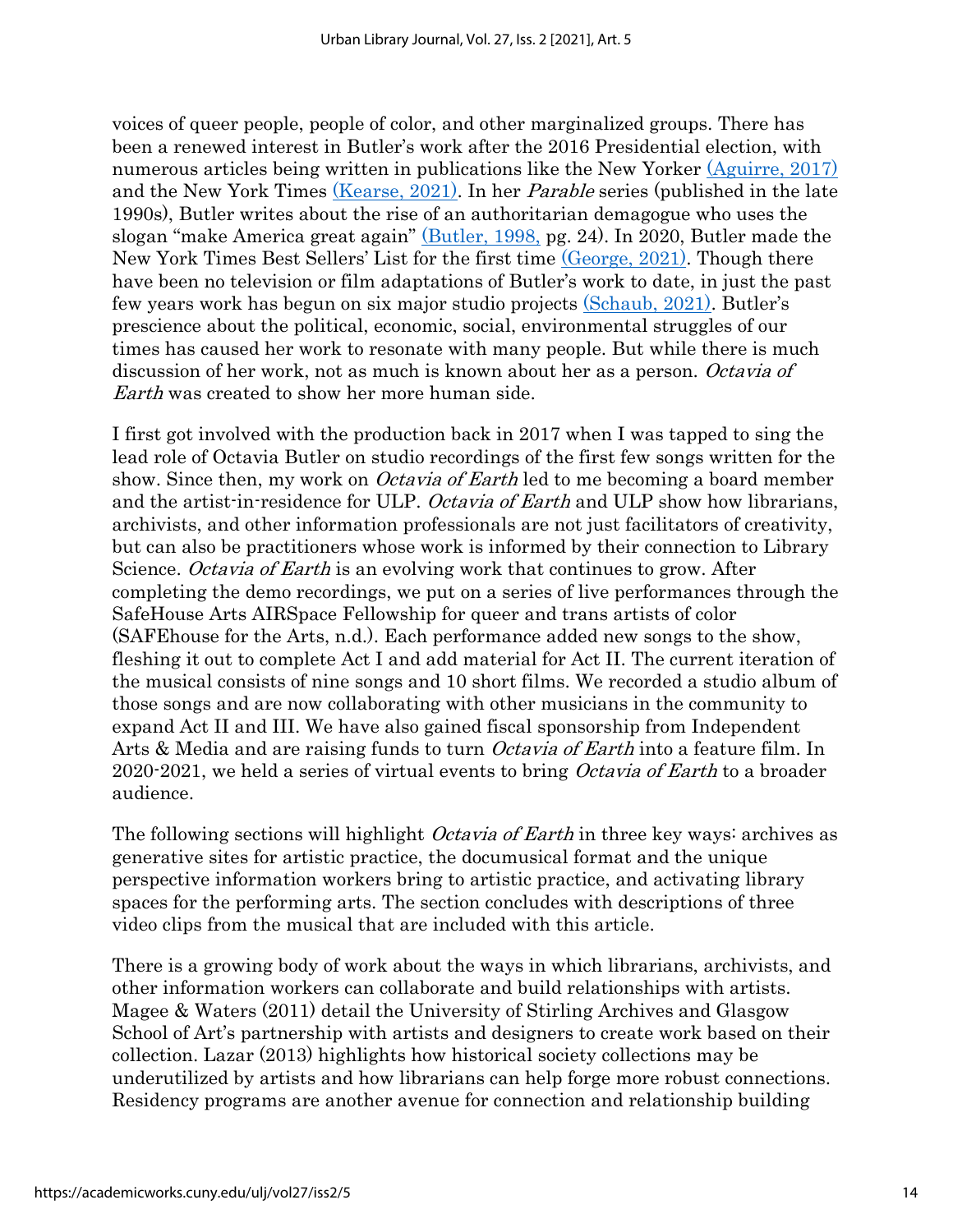between libraries, archives, and artists. This is exemplified by Carbone's (2016) discussion of the City of Portland Archives and Records Center residency and Nguyễn's creation of the Metro Artist-in-Residence program as discussed in Act II of this paper.

However, there hasn't been much written on information professionals as artistic practitioners themselves. The premise underlying much literature on librarian/artist connections is that artists are unfamiliar with the inner workings of libraries and archives and need to be introduced to that world. This is a valid issue, and it is important to overcome barriers and bring new people and new perspectives into these spaces. It is also worth considering the librarian-as-artist rather than solely as a facilitator. As Chow (2019) asks, "can we, like the creative practitioners we engage with, be truly creative? And if so, what could this look like?" (p. 13). Octavia of Earth serves as an example of this idea put into practice.

Octavia of Earth began with a trip to the archives. In 2016, ULP's artistic director Anand Jay Kalra and early collaborator and UC Berkeley professor T. Carlis Roberts visited the Huntington Library to explore the Octavia E. Butler Papers housed there. This visit inspired the first three songs, which were performed as part of a keynote presentation at Cal State Northridge's 2017 Speculative Futures of Race Symposium (California State University, Northridge, 2017). Octavia of Earth shares much in common with the "archival impulse" in contemporary art that Foster (2004) describes as stemming from a desire to "make historical information, often lost or displaced, physically present" (p. 4). In the stage version, I portray Butler through song and dance rather than spoken dialogue. In the film version, Butler herself does not appear on screen (and in the final version there will be several performers appearing only in silhouette). These omissions are intentional; they serve as a reminder of the gaps in our knowledge of Butler, the inescapable incompleteness of archives, and the ways in which we project our own ideas onto her absence.

Qualmann (2017) explores the idea of producing art with a "library aesthetic," a multifaceted aesthetic that includes "ideas of order and chaos… practices of classification, cataloguing and organization; and relational aspects of library interaction–both interpersonal and between people and things, places and spaces"  $(p. 12)$ . *Octavia of Earth* is presented in a format we call the "documusical," an approach that shares overlap with the idea of the "library aesthetic." This plays out most clearly in the way the show is structured, how the different components are classified, and the ways they relate to each other. In addition to the way the musical's overarching structure acknowledges and grapples with archival gaps, the show is further organized into three main categories: a) the everyday world (depicted through more standard type musical songs), b) the world of the imagination and the subconscious (depicted by more experimental dance pieces), and c) narration and documentary film elements. The documentary element functions as a kind of stand-in for the work that librarians and archivists do,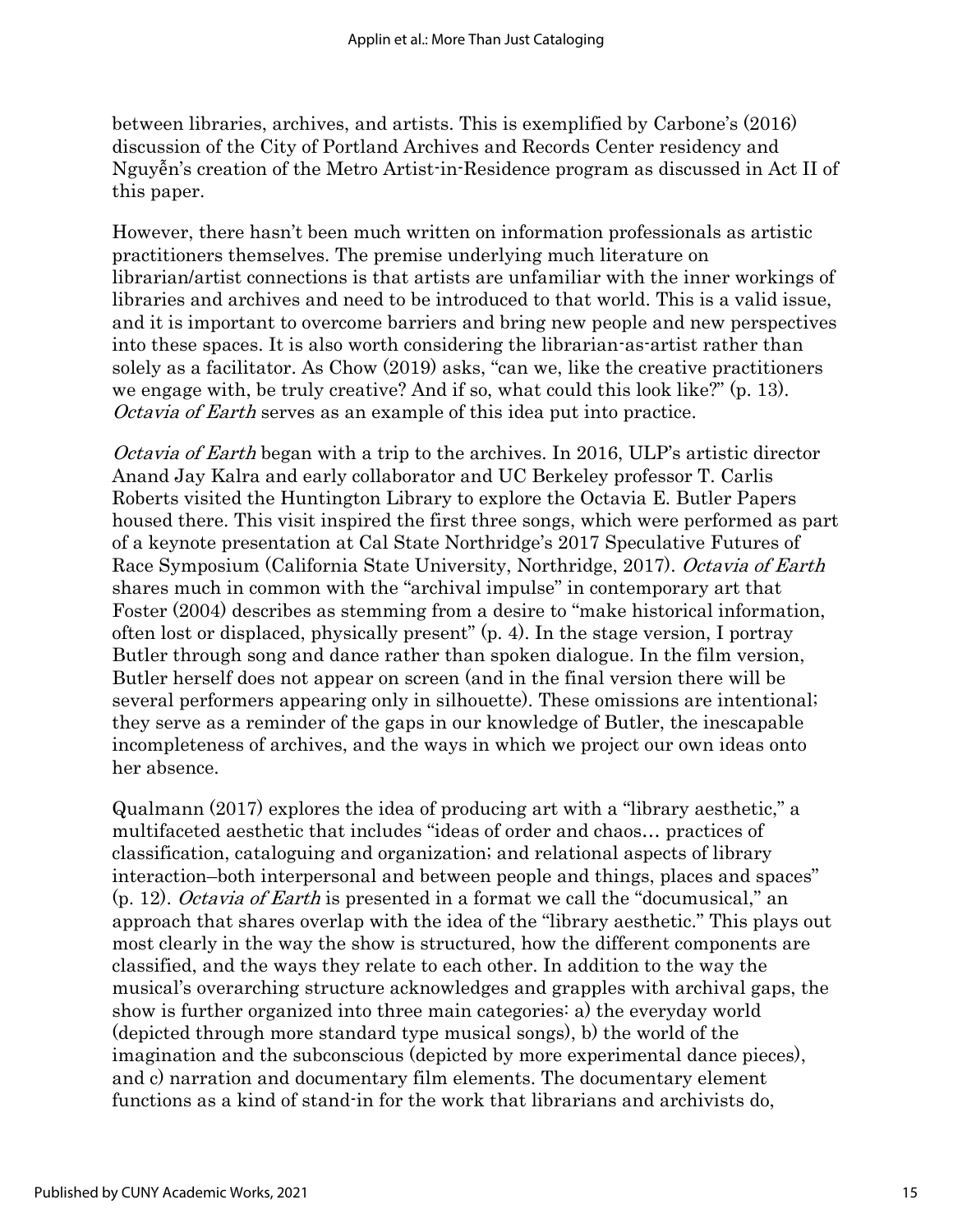serving as a bridge between the other two elements into a whole that is legible and understandable to viewers. It is a means for the librarian-as-artist to serve as a conduit between the order of the everyday world components and the chaos of the imagination components. The perspective of the librarian-as-artist is part of the underlying structure and "this conceptual base holds a strong link even when the visual manifestation of the artwork may not bear any connections to ideas of the library" [\(Qualmann, 2017,](https://www.zotero.org/google-docs/?3dYLea) p. 14).

#### Activating library spaces for performing arts

When we completed the *Octavia of Earth* studio album in 2019, we began planning a live event to mark the album's release. We felt it was important to create an event that maintained ties to libraries and archives and connected these spaces to our local community and the audience we had built up through our run of live performances. We found the perfect partner in the African American Museum & Library at Oakland (AAMLO), a special division of the Oakland Public Library system. AAMLO's mission is to preserve and share documents focused on African American history in California, especially the San Francisco East Bay Area. Their archives contain a variety of resources, documenting people, social organizations, political movements, and arts and culture. The Museum portion of the library regularly hosts exhibitions centered on African American history. Octavia of Earth was born out of an archival visit; it seemed only fitting that we formally release the album in a similar space.

Octavia of Earth was a great fit with AAMLO's mission and we planned our album release to be part of AAMLO's Saturday afternoon event series (Oakland Public Library, 2019). These events all start with a tour of the space by AAMLO staff. In this way, people who aren't regular users and are visiting the space for the first time can be introduced to its resources before the event itself begins. This is a great way to create a welcoming environment for newcomers and encourage them to return. The event was well attended and included a Q&A portion after the performance and screening. Our audience had the opportunity to learn more about what AAMLO has to offer and AAMLO's audience was introduced to new creative work being produced in their local community. Our partnership with AAMLO showed how "artists and designers themselves can act as 'archival ambassadors' promoting collections to new audiences and the wider public through gallery openings, media interviews, exhibition programmes and publications, and through their continued enthusiasm for working with archives'' [\(Magee & Waters, 2011, p.](https://www.zotero.org/google-docs/?ZdjiRB) 283).

Performance clips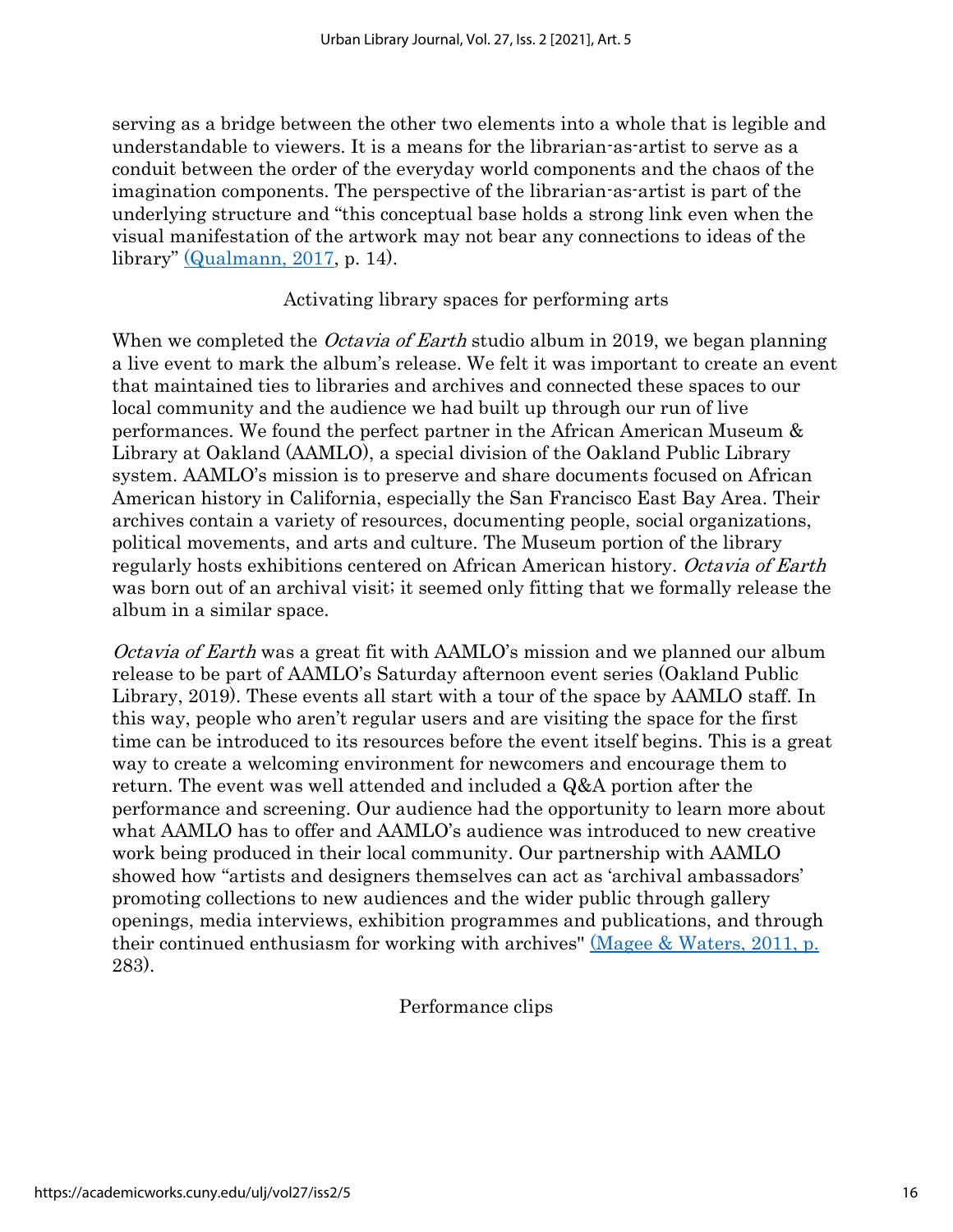Included with this article are three video clips from the Octavia of Earth workshop performances at SAFEhouse Arts in 2018. All three are songs from Act 1 of the show, set during Octavia's childhood through young adult years.

The Devil Girl from Mars:

This song is set during the 1950s when Octavia was 10 years old. "The Devil Girl from Mars" was a sci-fi B movie she watched as a child. It made a big impression on her, but not because the movie was good. The movie was so terrible that it inspired Octavia to write her own stories; even as a small child she knew that she could create something better.

### Hypnosis:

Hypnosis is a dance piece based on Octavia's experience of attending a self-hypnosis seminar while in community college. The seminar helped Octavia to overcome some of her intense shyness and to harness her creative power. The dance conveys this experience by utilizing repetition and sharp synchronization between three of the dancers in contrast with an asynchronous Octavia, struggling to get into the rhythm.

### Patterns:

"Patterns" is set during the 1970s, while Octavia worked in manufacturing during the day and wrote what would later become *Patternmaster* late at night. Patterns is a duet between Octavia and one of her prototypical characters, expressing frustration at the struggles of daily life and yearning for creativity and connection.

## Conclusion

In effort to empower librarians, archivists, and other information professionals to create their own works and build new performance venues, we present to you *More* Than Just Cataloging, in Three Acts. We hope that these performances and events will help librarians consider new ways to engage with collections and communities. Far from being passive, quiet, and peripheral to the creative process, information professionals are artists, creatives, influencers, and community catalysts. We would also like to posit the potential of art to expand the way information professionals engage with one another, particularly in professional settings, such as conferences like the LACUNY Institute. More Than Just Cataloging, In Three Acts literally symbolizes a breaking of professional norms. Instead of just PowerPoints with graphs and text, this presentation was a performance showcasing the work of artistlibrarians exploring what it truly means to innovate with library materials and resources. As we continue to redefine the library and librarianship, we should also champion new ways to present and share the unique talents and excellent work of the professionals in the field.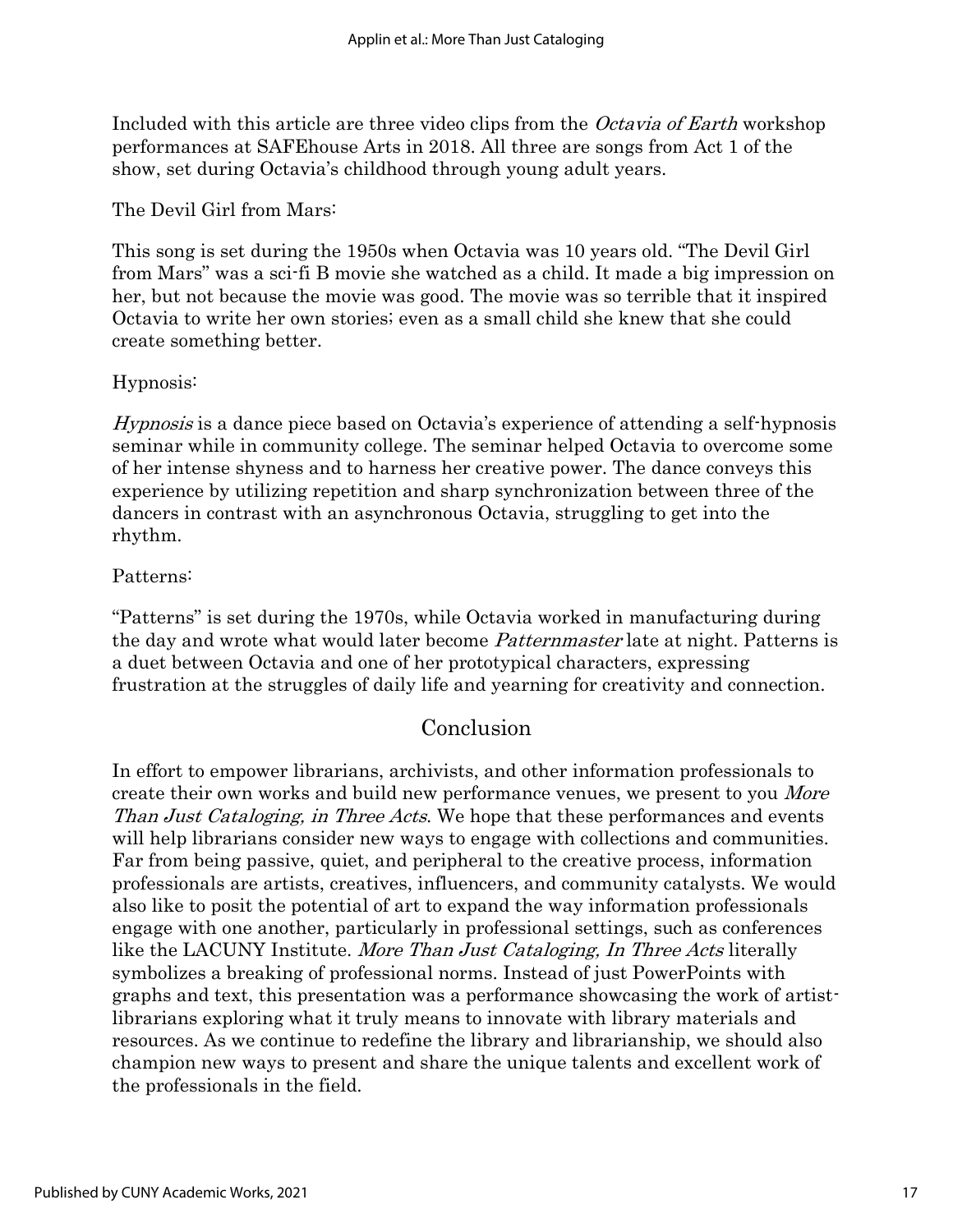# Supplementary Materials and Performance Videos

Conference Presentation Slides<https://archive.org/details/more-than-just-cataloging>

It Happens <https://archive.org/details/it-happens>

Don't Ask My Age of Aquarius https://archive.org/details/20200131 ageofaqua snguyen mkeaney

### Octavia of Earth

- "Devil Girl From Mars": <https://vimeo.com/276808513>
- *Patterns*:<https://vimeo.com/276808513>
- "Hypnosis": <https://vimeo.com/276808513>

## References

- [Aguirre, A. \(2017, July 26\). Octavia Butler's Prescient Vision of a Zealot Elected to](https://www.zotero.org/google-docs/?VbYtl5)  ["Make America Great Again."](https://www.zotero.org/google-docs/?VbYtl5) [The New Yorker](https://www.zotero.org/google-docs/?VbYtl5). [https://www.newyorker.com/books/second-read/octavia-butlers-prescient](https://www.newyorker.com/books/second-read/octavia-butlers-prescient-vision-of-a-zealot-elected-to-make-america-great-again)[vision-of-a-zealot-elected-to-make-america-great-again](https://www.newyorker.com/books/second-read/octavia-butlers-prescient-vision-of-a-zealot-elected-to-make-america-great-again)
- [American Folklife Center. \(n.d.\).](https://www.zotero.org/google-docs/?VbYtl5) [Gabe Frank Collection](https://www.zotero.org/google-docs/?VbYtl5). Veterans History Project. <https://memory.loc.gov/diglib/vhp/bib/loc.natlib.afc2001001.15528>
- [American Merchant Marine Veterans. \(n.d.\).](https://www.zotero.org/google-docs/?VbYtl5) [AMMV Gallery](https://www.zotero.org/google-docs/?VbYtl5)[. American Merchant](https://www.zotero.org/google-docs/?VbYtl5)  [Marine Veterans. Retrieved September 17, 2021, from](https://www.zotero.org/google-docs/?VbYtl5)  <https://ammv.us/gallery/>

[Butler, O. E. \(1998\).](https://www.zotero.org/google-docs/?VbYtl5) [Parable of the talents](https://www.zotero.org/google-docs/?VbYtl5)[. Aspect.](https://www.zotero.org/google-docs/?VbYtl5)

- California State University, Northridge. (2017, April 7). Speculative Futures of Race Symposium. [https://www.csun.edu/mike-curb-arts-media](https://www.csun.edu/mike-curb-arts-media-communication/communication-studies/events/speculative-futures-race-symposium)[communication/communication-studies/events/speculative-futures-race](https://www.csun.edu/mike-curb-arts-media-communication/communication-studies/events/speculative-futures-race-symposium)[symposium](https://www.csun.edu/mike-curb-arts-media-communication/communication-studies/events/speculative-futures-race-symposium)
- [Carbone, K. M. \(2017\). Artists and records: Moving history and memory.](https://www.zotero.org/google-docs/?VbYtl5) [Archives](https://www.zotero.org/google-docs/?VbYtl5)  [and Records](https://www.zotero.org/google-docs/?VbYtl5)[,](https://www.zotero.org/google-docs/?VbYtl5) [38](https://www.zotero.org/google-docs/?VbYtl5)(1), 100–118.<https://doi.org/10.1080/23257962.2016.1260446>
- Chow, A. (2019). Uses of archives as creative activity: What does it mean to be creative within the archive and library profession? Art Libraries Journal, <sup>44</sup>(1), 13–18[.](https://doi.org/10.1017/alj.2018.37) <https://doi.org/10.1017/alj.2018.37>

[Ettarh, F. \(2018\). Vocational Awe and Librarianship: The Lies We Tell Ourselves](https://www.zotero.org/google-docs/?VbYtl5) –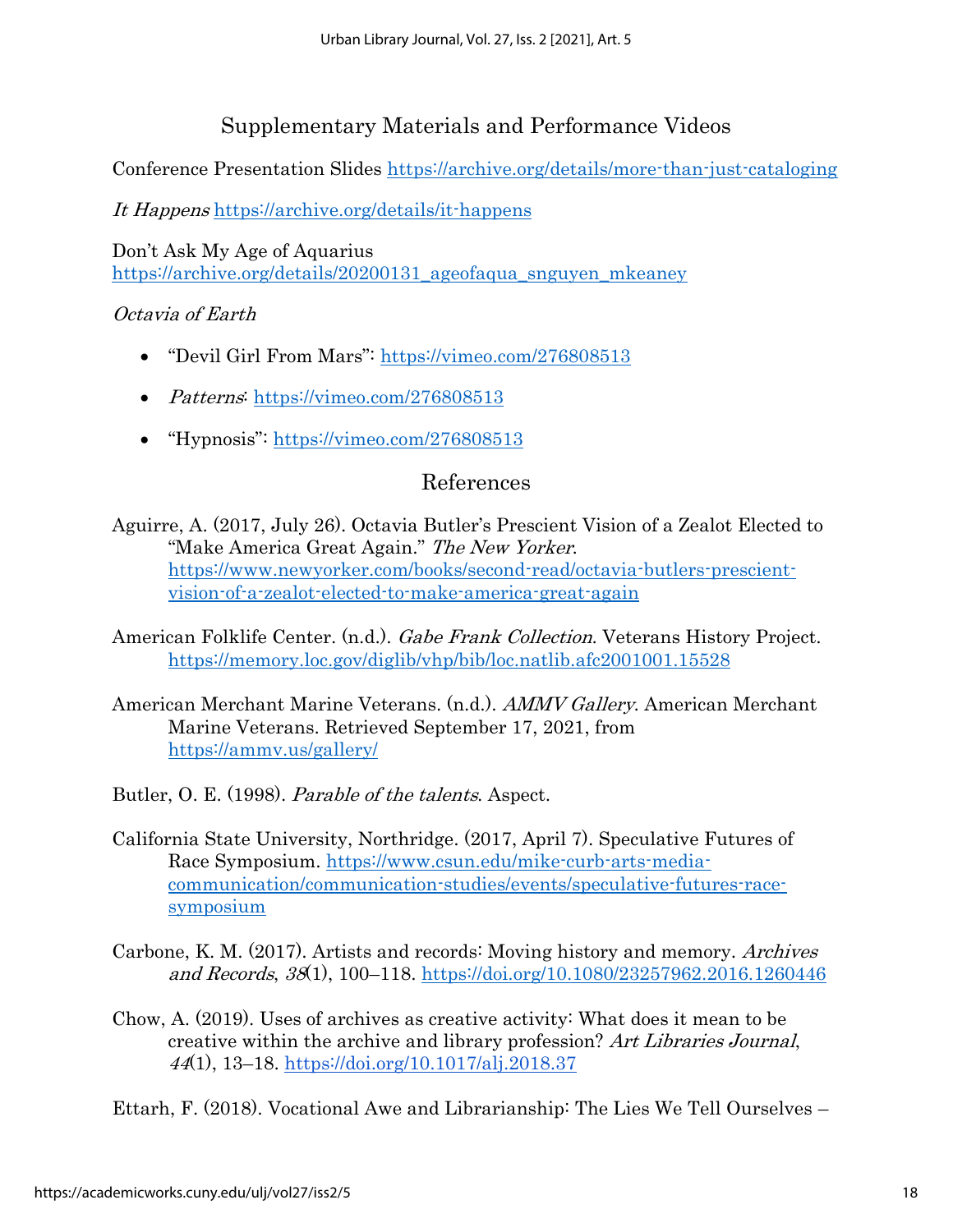[In the Library with the Lead Pipe.](https://www.zotero.org/google-docs/?VbYtl5) [In the Library With the Lead Pipe](https://www.zotero.org/google-docs/?VbYtl5). <https://www.inthelibrarywiththeleadpipe.org/2018/vocational-awe/>

- Foster, H. (2004). An Archival Impulse. October, 110, 3–22. <https://doi.org/10.1162/0162287042379847>
- Frank, G. (2011, December 1). Interview by Johnathan Thayer [Digital recording]. American Merchant Marine Oral History Project, Seaman's Church Institute Archives. Queens College, City University of New York, Flushing, NY.
- [Friedman, J. \(2014\). Oral History, Hermeneutics, and Embodiment.](https://www.zotero.org/google-docs/?VbYtl5) [The Oral](https://www.zotero.org/google-docs/?VbYtl5)  [History Review](https://www.zotero.org/google-docs/?VbYtl5)[,](https://www.zotero.org/google-docs/?VbYtl5) [41](https://www.zotero.org/google-docs/?VbYtl5)(2), 290–300.<https://doi.org/10.1093/ohr/ohu034>
- [George, A. \(2021, July 28\).](https://www.zotero.org/google-docs/?VbYtl5) [The Pioneering Sci-Fi Writer Octavia E. Butler Joins a](https://www.zotero.org/google-docs/?VbYtl5)  [Pantheon of Celebrated Futurists](https://www.zotero.org/google-docs/?VbYtl5). Smithsonian Magazine. [https://www.smithsonianmag.com/smithsonian-institution/pioneering-sci-fi](https://www.smithsonianmag.com/smithsonian-institution/pioneering-sci-fi-writer-octavia-e-butler-joins-pantheon-celebrated-futurists-180978255/)[writer-octavia-e-butler-joins-pantheon-celebrated-futurists-180978255/](https://www.smithsonianmag.com/smithsonian-institution/pioneering-sci-fi-writer-octavia-e-butler-joins-pantheon-celebrated-futurists-180978255/)
- Glassman, P., Dyki, J., Muszkiewicz, R., Bull, J., & Tomasek, A. (Eds.). (2017). Chapter 23 More than just art on the walls: Enhancing fine arts pedagogy in the academic library space. In The Handbook of Art and Design Librarianship. Facet Publishing.
- [Kearse, S. \(2021, January 15\). The Essential Octavia Butler.](https://www.zotero.org/google-docs/?VbYtl5) [The New York Times](https://www.zotero.org/google-docs/?VbYtl5)[.](https://www.zotero.org/google-docs/?VbYtl5)  [https://www.nytimes.com/2021/01/15/books/review/the-essential-octavia](https://www.nytimes.com/2021/01/15/books/review/the-essential-octavia-butler.html)[butler.html](https://www.nytimes.com/2021/01/15/books/review/the-essential-octavia-butler.html)
- Lazar, L. A. (2013). Hidden Gems: Creative Artists and Historical Society Libraries and Archives. The Reference Librarian, 54(4), 263–279[.](https://doi.org/10.1080/02763877.2013.806237) <https://doi.org/10.1080/02763877.2013.806237>
- [Magee, K., & Waters, S. \(2011\). Archives, Artists and Designers.](https://www.zotero.org/google-docs/?VbYtl5) [Journal of the](https://www.zotero.org/google-docs/?VbYtl5)  [Society of Archivists](https://www.zotero.org/google-docs/?VbYtl5)[,](https://www.zotero.org/google-docs/?VbYtl5) [32](https://www.zotero.org/google-docs/?VbYtl5)(2), 273–285. <https://doi.org/10.1080/00379816.2011.619707>
- [Mekonen, S. R., & Mekonen, A. \(2018\).](https://www.zotero.org/google-docs/?VbYtl5) [The Sea Is My Brother](https://www.zotero.org/google-docs/?VbYtl5) [\[Documentary Short](https://www.zotero.org/google-docs/?VbYtl5)  [Film\].](https://www.zotero.org/google-docs/?VbYtl5) <https://vimeo.com/251508016>
- Oakland Public Library (2019). Octavia of Earth. Oakland Public Library. Retrieved September 26, 2021, from [https://oaklandlibrary.org/events/african-american](https://oaklandlibrary.org/events/african-american-museum-library-oakland/octavia-earth)[museum-library-oakland/octavia-earth](https://oaklandlibrary.org/events/african-american-museum-library-oakland/octavia-earth)
- [Qualmann, C. \(2017\). The Artist in the Library.](https://www.zotero.org/google-docs/?VbYtl5) *[Performance Research](https://www.zotero.org/google-docs/?VbYtl5)*[,](https://www.zotero.org/google-docs/?VbYtl5)  $22(1)$  $22(1)$ , 12– 24.<https://doi.org/10.1080/13528165.2017.1285557>